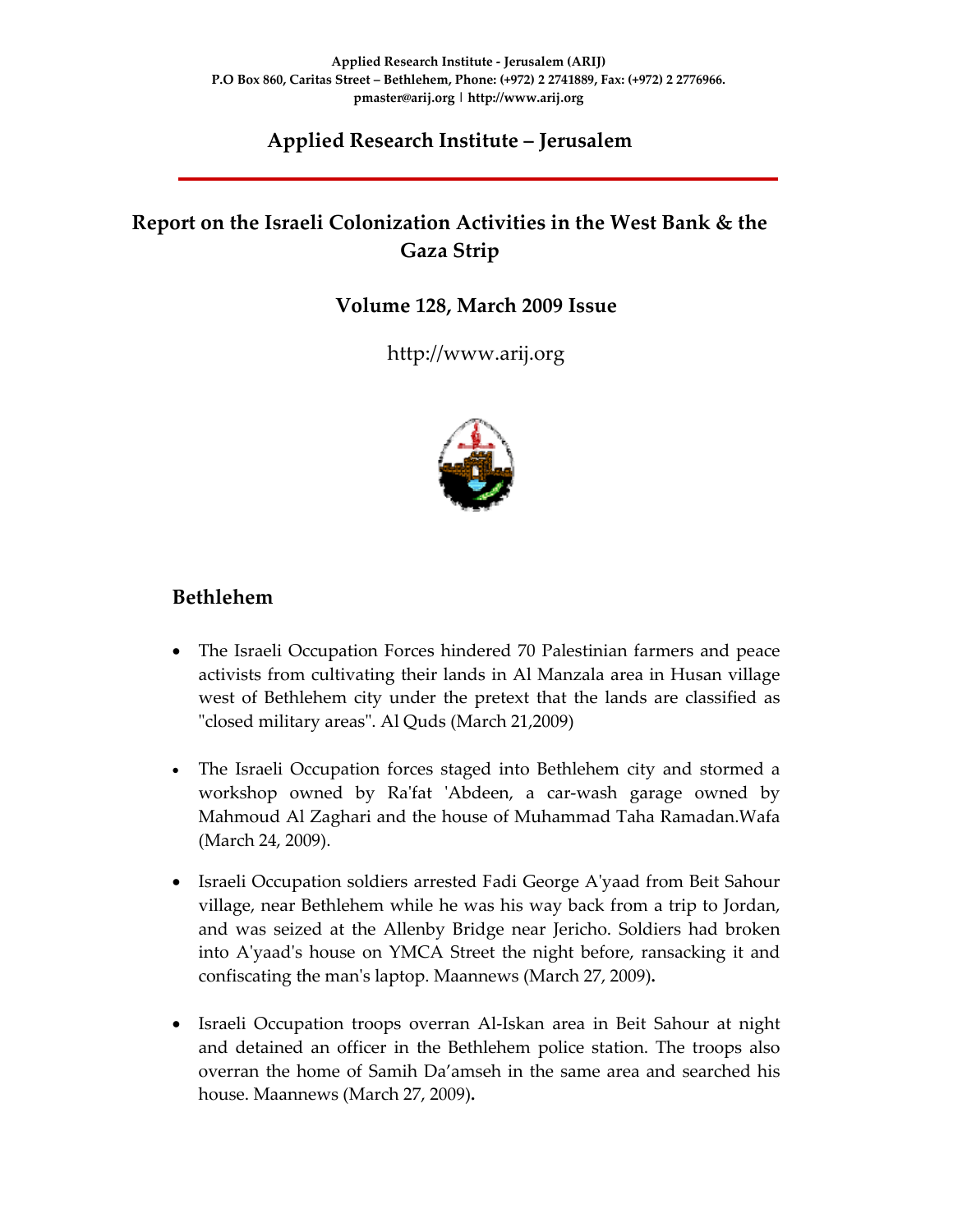• The Israeli Occupation Army stormed Wadi An Nis village south of Bethlehem city, closed its entrances and stormed the houses of Na'im Othman and Daoud Ismaʹil. Al Quds (March 29, 2009)

#### **Jerusalem**

- The Israeli Occupation bulldozers demolished the 130 meters square house of Mahmoud Yousif Al 'Abassi from 'Ein Al Louza neighbourhood in Silwan city. The home was inhabited by 10 people. Wafa (March 2, 2009).
- The Israeli Occupation bulldozers demolished the three storey house of Muhammad Taha ʹAfanah from Sur Baher village southeast of Jerusalem city and houses 10 people. The Israeli Occupation Authorities also served resident Issa Muhammad Jaʹafrah from Wad Qaddum neighbourhood in Silwan city a house evacuation order preparing it for demolition under the pretext of lacking valid building permits. The 400 meters square house is composed of 4 floors. Wafa (March 2, 2009).
- The Jerusalem municipality delivered demolition orders to the owners of six structures in Ras Khamis (Shuʹfat) which contain 55 housing units. The buildings are: one 20 unit apartment building, two12 unit apartment buildings, one 8 unit apartment building, one building with two apartments, and one villa. Six of the 55 units are currently inhabited by 35 to 40 people who will be displaced if the demolition is carried out. The demolition orders contained a 72‐hour execution order. DWG‐opt (March 3, 2009).
- The Israeli Light Rail project has severely affected the Commercial sector in the communities of Shuʹfat and Beit Hanina north of Jerusalem city. The project splits off the area of Shuʹfat & part of Beit Hanina communities into two parts causing financial damage to owners of shops and stores. Al Quds (March 3, 2009).
- Palestinian citizens in Ras Khamis area managed to issue a precautionary order from the Israeli High Court to prohibit the Municipality of Jerusalem from demolishing the houses until the tenth of March 2009. Wafa (March 4, 2009).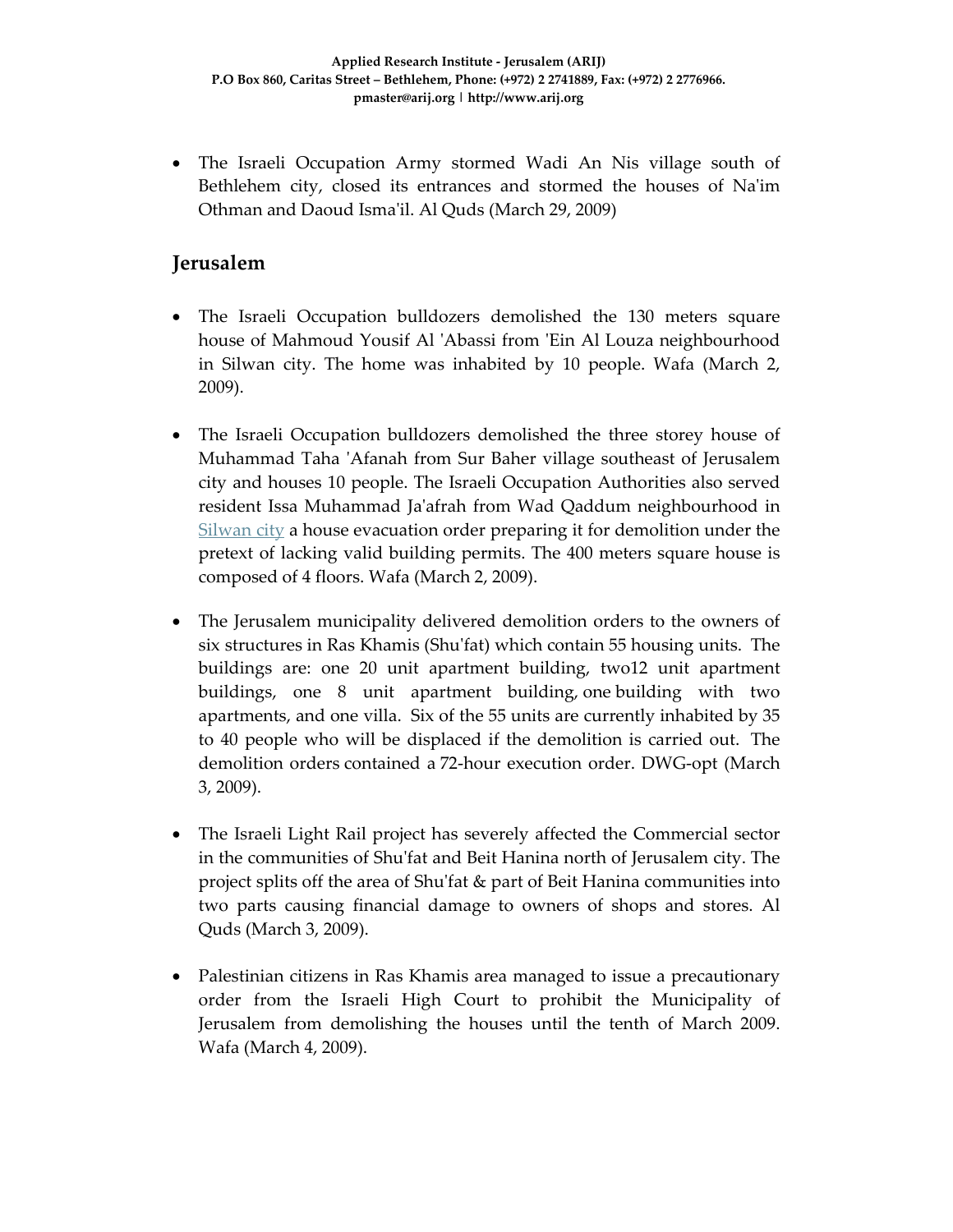- In a report issued by Al Aqsa Foundation revealed that Israel is planning to open two new tunnels of 56 and 22 meters length to link Ash Sharaf neighborhood in Jerusalem old city with Al 'Burak' Square west of Al Aqsa Mosque. This would provide security and protection to the settlers as they commute between their illegal settlements in Silwan and the Old City. Al Quds (March 4, 2009).
- The Israeli Municipality of Jerusalem delivered evacuation orders to the owners of two seven‐storey buildings owned by Ahmad Ash Shiekh and ʹAwadallah families in Ath Thuri neighborhood – Al ʹAbbasiya ‐ Silwan. The two buildings, which were built in 2001, contain 33 Housing units and 250 residents. The orders stated that the families have ten days to evacuate before the municipality will execute the demolition. DWG  $\&$ Wafa (March 5, 2009).
- Citizen Sharif Muhammad ʹAttoun was forced to demolish his 100 meters house in Sur Baher city south of Jerusalem city for not being able to pay the penalty (NIS 120000 = USD 30000) imposed on him for building without proper licensing documents. The house was inhabited by 6 members. Al Quds (March 5, 2009).
- The Israeli Municipality of Jerusalem handed over 19 Palestinian Families in At Tur neighborhood in Jerusalem city military orders to evacuate their houses within 40 days period to demolish them under the pretext of being built without proper licensing documents. Houses are owned by: Mahmoud Odeh Al Hneiti (6 apartments, 30 people, 600 meters square area), Hussein Al ʹArmeen (one apartment, 8 members, 110 meters square area), Waleed Al Shalallda (one apartment, 6 members, 110 meters square area), Sameera Al Shalalda (one apartment, 5 people, 75 meters square area), Amal Al Matour (one apartment, 8people, 80 meters square area), Jameel Abul Hawa (Two apartment, 10 people, 200 meters square area), Tawfeeq Al GHazzawi (one apartment, 10 people, 150 meters square area). ʹAli Al Juʹba (8 people, one apartment), Raed Husheye (200 meters square area), Samer 'Alqam (8 people, 150 meters square area), 'Imran Abdel Rahman 'Alqam (8 people, 100 meters square area), Wael Al Faqeih (50 meters square area, 6 people), 'Ali Al Shalalda (20 people, 200 meters square area), Tayseer Al Faqeih (11 people, 100 meters square area). Nabeel Al Shalalda (15 people, 200 meters square area), Nitham ʹArafat (10 people, 120 meters square area), Hussein Tarwa (10 people, 200 meters square area), Ghazi Ashweiki (6 people, 100 meters square area) and Yahya Al Rashq (8 people, 70 meters square area). Wafa (March 5, 2009).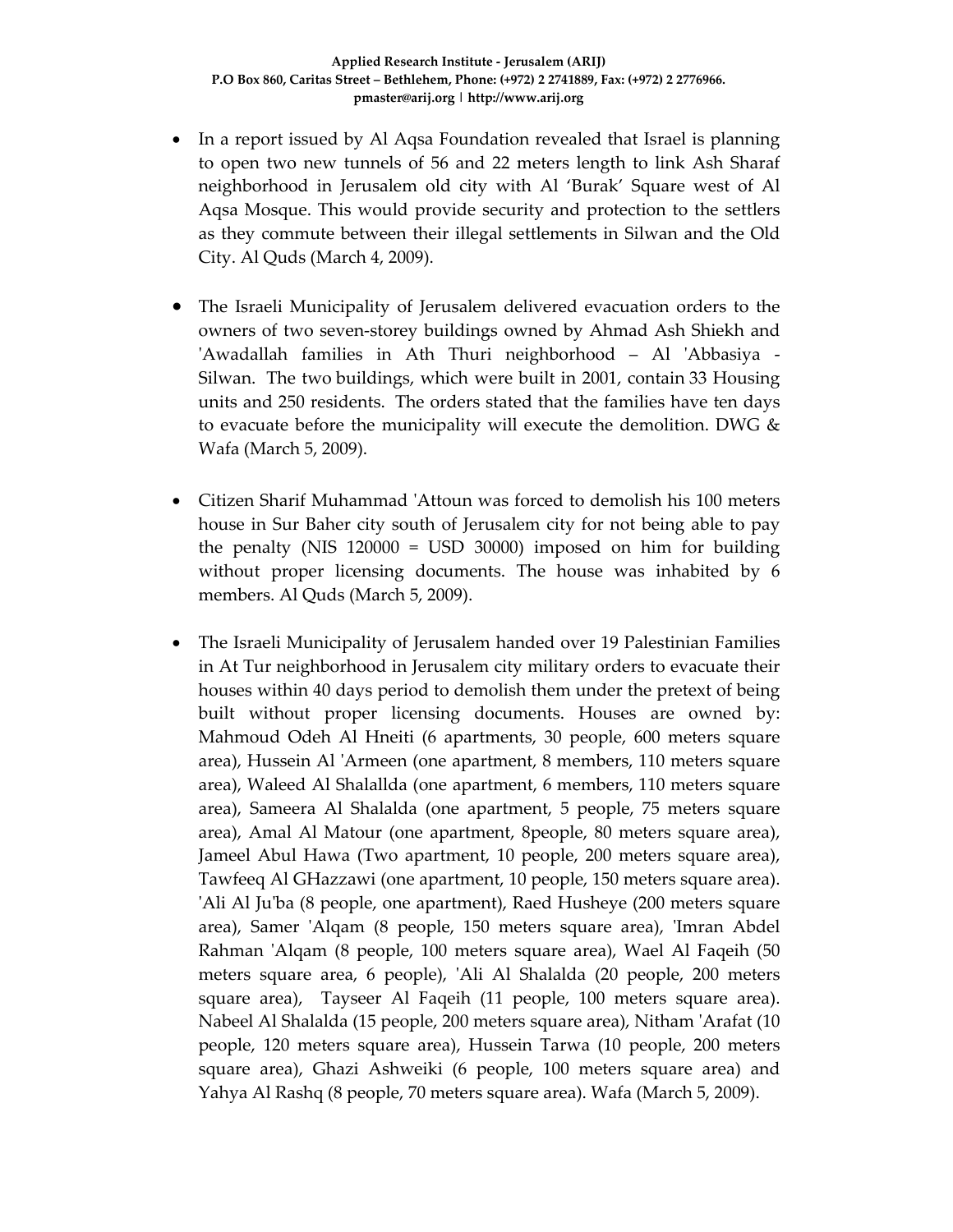- The Israeli Municipality of Jerusalem took over 15 dunums of land owned by Al Hidra family in At Tur neighborhood in Jerusalem city. Wafa (March 5, 2009).
- The Israeli Municipality court ordered the demolition of the 140 meters square house of Nayef 'Iweda in Shu'fat city for being built without proper licensing documents. Al Quds (March 6, 2009).
- The Israeli Occupation Authorities handed over the families of Maher Hanoun and Abdel Fattah Al Ghawi from Ash Shiekh Jarrah neighbourhood north of Jerusalem city two military orders to evacuate their houses in the neighbourhood within a week under the pretext that the houses are owned by Ateret Cohanim Jewish Organization. The houses (3 apartments) of Hanoun family are inhabited by 17 people while the house of Al Ghawi family is inhabited by 50 people. Wafa (March 6, 2009).
- The Israeli Government is planning to invest NIS 600 Million to carry out a plan to Reconstruct Jerusalem city Gates, walls and some neighborhoods and archaeological sites. The Israeli Government is planning to build a huge project in Gilo settlement that will include 2570 housing units. The first stage of the project will include the construction of 860 new housing units. Al Quds (March 7, 2009).
- The Israeli regional committee for building and construction ratified the construction of a Police Station in the Western Wall plaza area in Jerusalem city for security reasons. The station will be built on 140 meters square area. Al Quds (March 7, 2009).
- Citizen Khalil Muhammad Tarhuni was forced to demolish his 25 meters square area house to avoid paying a penalty of NIS 20000 for building his house without proper licensing documents. Mr. Tarhus lives in the house along with his wife and his son. Al Quds (March 8, 2009).
- The Israeli Municipality Court of Jerusalem gave Citizen Faraj Hussein 'Ali 'Illian from Ath Thuri neighbourhood south of Jerusalem city a period of 60 days to evacuate his 140 meters square house and demolish it for being built without proper licensing documents. Mr. Faraja was fined 102 thousand dollars as a penalty for building without license over the past 6 years. Not forgetting to mention that the house is inhabited by 10 people already. Wafa (March 9, 2009).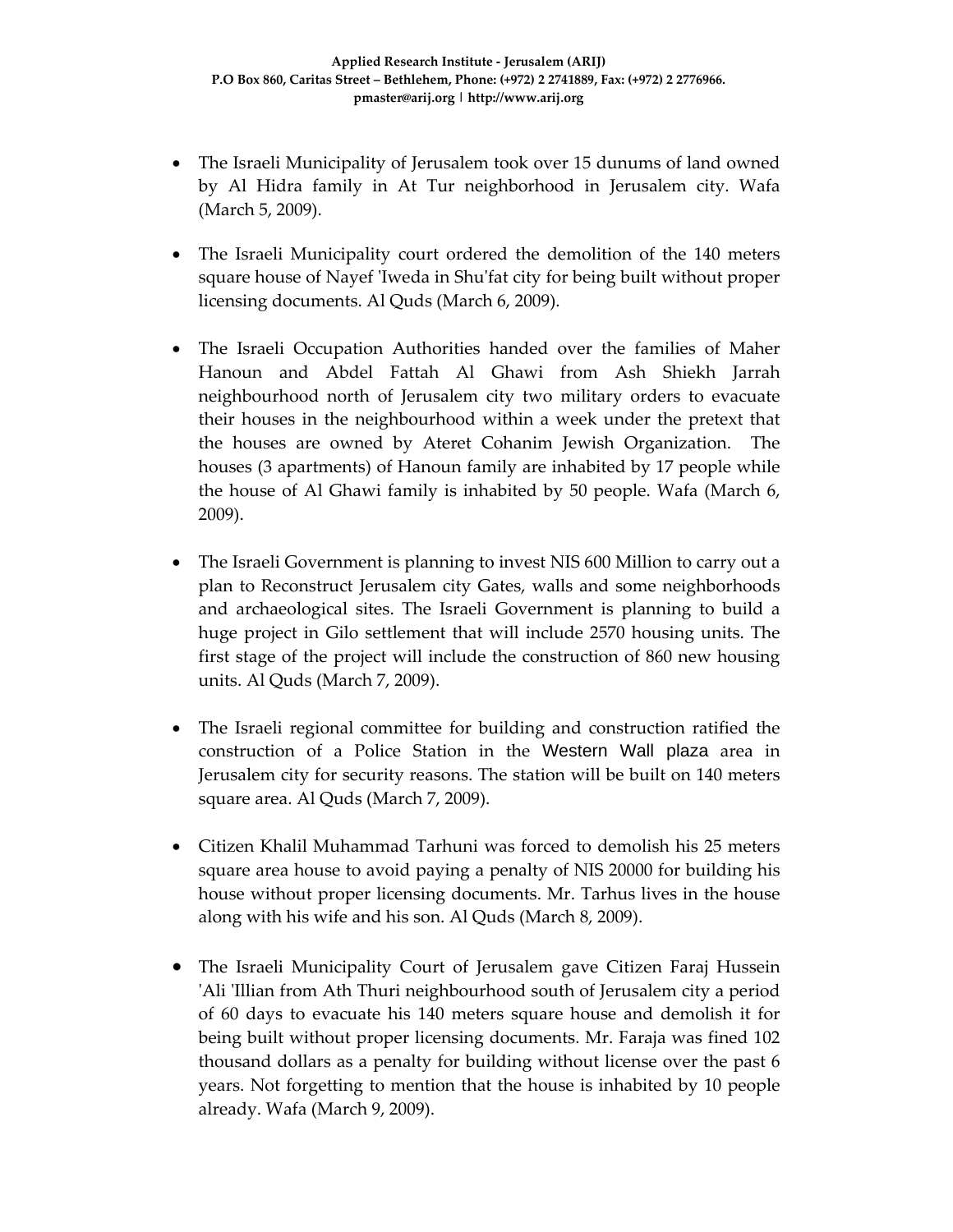- Dozens of Jewish settlers entered the Al-Aqsa Mosque compound from the Moroccan Gate (Bab Al‐Maghariba). Israeli police guarded settlers who were led by a Rabbi. Maannews (March 9, 2009).
- Israeli cars belonging to the Municipality of Jerusalem brought in bags of grass, ground and milled wood and leaves and placed them on the graves of Maʹman Allah Cemetery. Other Jewish groups also dug up two graves and dug two big holes beneath them in addition to removing and destroying tens tombstones. PNN (March 9, 2009).
- The Israeli Municipality of Jerusalem handed over citizens of Al Ka'abna tribe in Jabaʹ village 11 military orders to demolish their barracks and animal sheds conducted under the pretext that these houses were built without proper licensing documents. Al Quds (March 11, 2009).
- The Israeli Jerusalem court issued a restraining order to stop the demolition of 55 houses in Ras Khamis neighbourhood in Shuʹfat city north of Jerusalem city. The court also issued an order to demolish the 35 houses in Al 'Abbasiya neighbourhood in Silwan city until a decision on the objections filed by citizens is heard by the court. PN (March 11, 2009).
- The Israeli Occupation Authorities handed over Al Huda elementary school administration a military order to demolish a number of rooms in the school under the pretext of being built without a licence 15 years ago. PNN (March 12, 2009).
- A Palestinian family in Sur Bahir demolished an 80 meters square section of their house, displacing 4 people (3 under 18 years old), in order to avoid paying the fines from a demolition carried out by the municipality. DWG (March 12, 2009).
- The Israeli Municipality of Jerusalem has issued demolition orders to seven Palestinian families (Darwish and Al Khalidi) in Burj Al Laqlaq neighbourhood in Jerusalem city in preparation to confiscate 12 dunums of lands to build a new outpost and a synagogue. Al Quds (March 12, 2009).
- The Israeli Municipality of Ma'ale Adumim imposed an additional Tax of 38 NIS per Ton on Palestinian Municipalities disposing their Solid Waste in Wad Al Bayda area in Abu Dis city. This in turn increases the Tax paid by the aforementioned Municipalities to 60 NIS per Ton. It is worth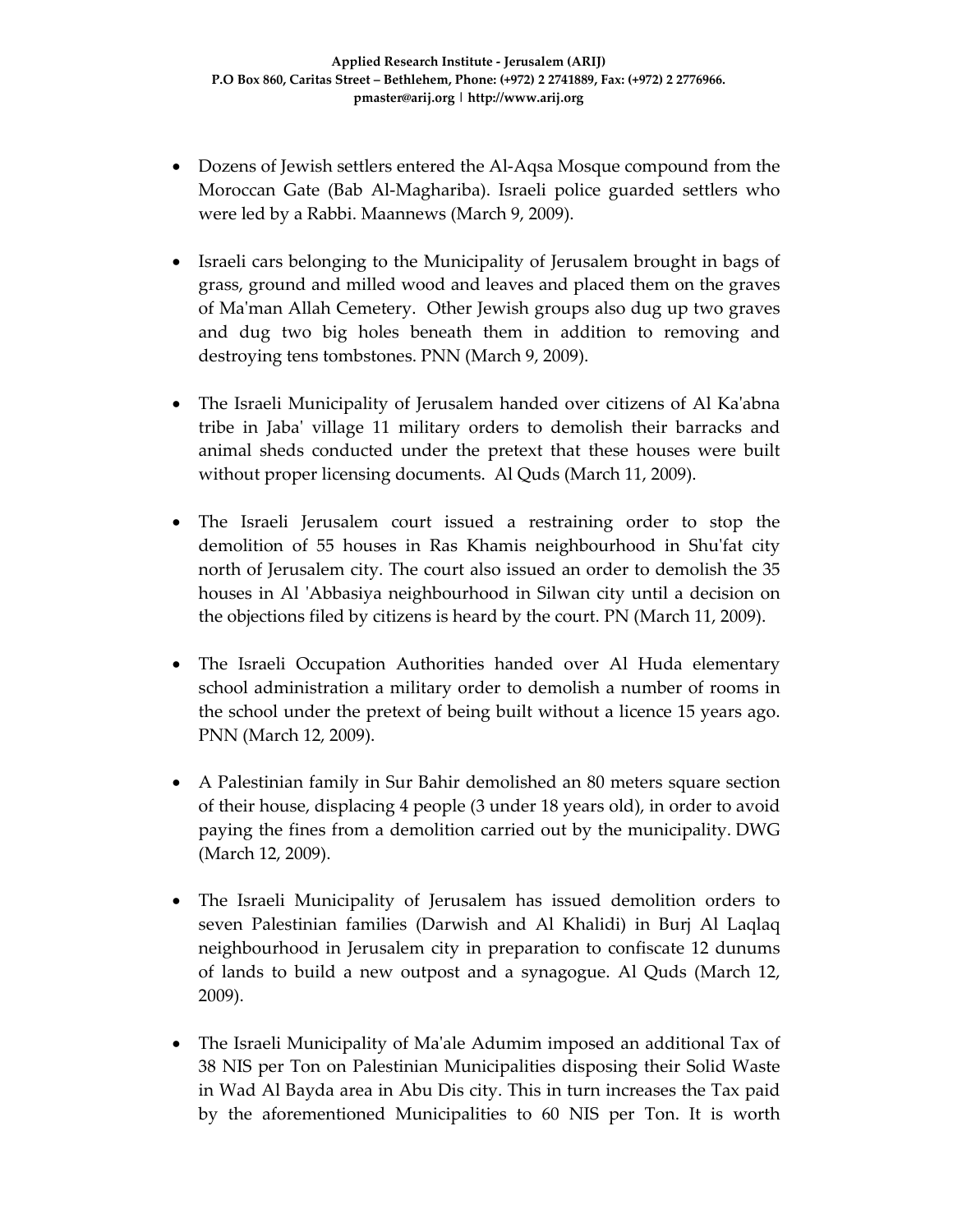mentioning that Wad Al Bayda disposal site serves the Municipalities of Bethlehem, Beit Sahour, Beit Jala, Al Taʹamra, Dar Salah, Al Izariyah and Abu Dis. Al Quds (March 13, 2009).

- A group of Jewish extremists attacked a Palestinian building owned by Elias Dweik in Al Yemen Neighbourhood in Al Bustan Neighbourhood in Silwan city south of Al Aqsa Mosque. The building is inhabited by four Palestinian families. Wafa (March 16, 2009).
- The Israeli Municipality of Jerusalem agreed on freezing the demolition orders of 36 apartments in Al ʹAbasiya neighbourhood in Silwan city. Al Quds (March 16, 2009).
- The Jerusalem Municipality demolished the top floor of a six floor apartment building in Beit Safafa in Jerusalem. The demolition destroyed one apartment and displaced a family of 7, including 5 children. All are UNRWA refugees. The six‐story building belongs to Mahfouz Abu Khalaf, who is reportedly refusing to leave the building. The mission was carried out under the pretext that the building was build without proper licencing documents from the Israeli Municipality of Jerusalem. Maannews (March 17, 2007).
- The Israeli bulldozers demolished a Palestinian house in Hayat Aziz area of Al 'Eizariya town southeast of Jerusalem city and resulted in the displacement of 6 people (4 under 18 years old). The building was an 80 m2 concrete structure. The family had a permit from the PA for the structure, which they had believed was located in Area B. The house is owned by Ghazi. DWG & Wafa (March 18, 2009).
- The Israeli Municipality of Jerusalem issued 17 house demolition orders to families in Al Thuri neighbourhood in Jerusalem city under the pretext of lacking valid building permits. Al Quds (March 18, 2009).
- The Israeli Occupation Bulldozers demolished three structures (Two residential structures and one animal structure) in Jabal al Baba in al ʹEizariya town southeast of Jerusalem city under the pretext of being located close to the Israeli Segregation Wall. Both dwellings were of zinc and 75 meters square each. One dwelling housed 10 people (7 under 18 years old), and the other housed 9 people (4 under 18 years old). A shed used to house chickens was also destroyed. The barracks are owned by Muhammad Salman Salameh Al Basha, Saʹid Hasan Hawwa and Khalid Salman Al Jahalin. Wafa (March 18, 2009).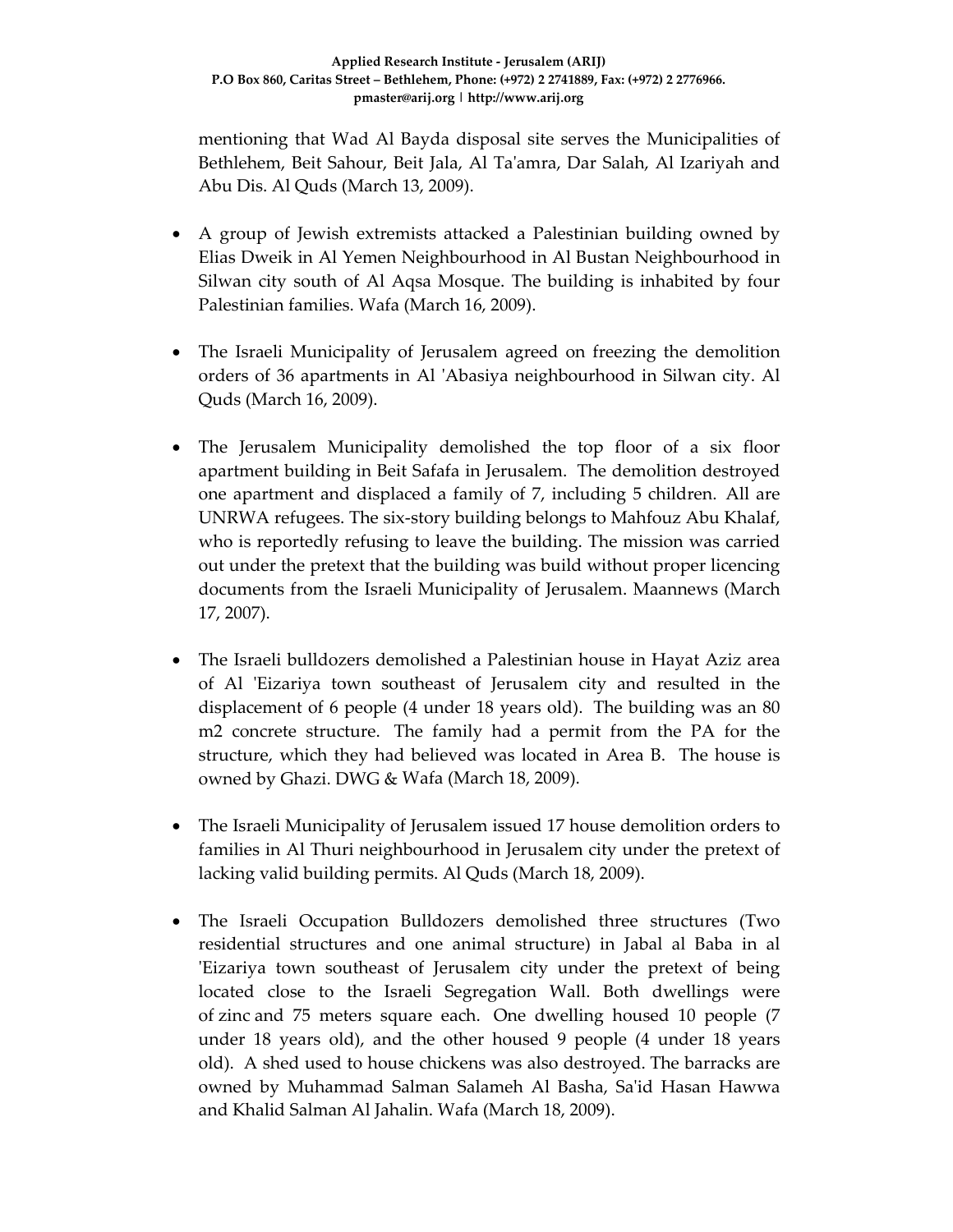- The Abu Dis garbage dump may face closure due to a dispute over fees between the Jerusalem municipality and Palestinian municipal authorities, both of which use the East of Jerusalem dump. The Palestinians are having difficulty paying usage fees and if they are unable to do so the dump may lose its legal status, since a dump over the Green Line may operate only if it also serves the local Palestinian population. **Haaretz** (March 18, 2009).
- The Supreme Court denied an appeal giving the state a green light to destroy the house of Husam Dwayat in eastern Jerusalem. "The appellant has not made any claim which disproves that destroying the house will have a deterrent capability. The state has shown that the action must be taken to reduce the likelihood of a terror attack." INN (March 18, 2009).
- The Israeli Occupation Handed out citizens of Shu'fat, Al Isawiya, Sur Baher, Beit Hanina and Jabal Al Mukkabir house demolition orders for 90 structures in the areas. The demolition orders target 27 houses in the East Jerusalem Ath‐Thuri neighborhood, 11 houses in At‐Tur and 16 in Shu'fat, as well as 12 in Beit Hanina, 10 in Sur Baher and 15 in Wadi Al‐Jouz. Wafa (March 19, 2009).
- Israeli soldiers broke into a meeting of senior planners for the upcoming Al‐Quds Capital of Arab Culture events, seized documents, personal papers and one laptop and harassed committee members**.** The group was in Christmas Hotel in Jerusalem, planning last minute details for the upcoming kick‐off of the already delayed events celebrating Jerusalem as a capital of Arab Culture for 2009. Dozens of armed and undercover Israeli soldiers stormed the hotel conference room, after deploying around the entire building. The soldiers took control of the room and restrained several of the planning committee members and they riffled through papers and examined the files of a laptop carried by one delegate. Soldiers took the identity card numbers and personal information of the committee members, and refused to return them. Maannews (March 20, 2009).
- The Israeli mayor of Jerusalem said he would press forward with a plan to raze the entire Al Bustan neighborhood in Silwan city and "relocate" more than 1,000 residents to make way for a park**.** Maannews (March 20, 2009).
- The Israeli occupation forces staged into Al Quds University in Jerusalem Old city and arrested two female students for distributing posters of "Al-Quds Capital of Arab Culture events ". Wafa (March 21, 2009).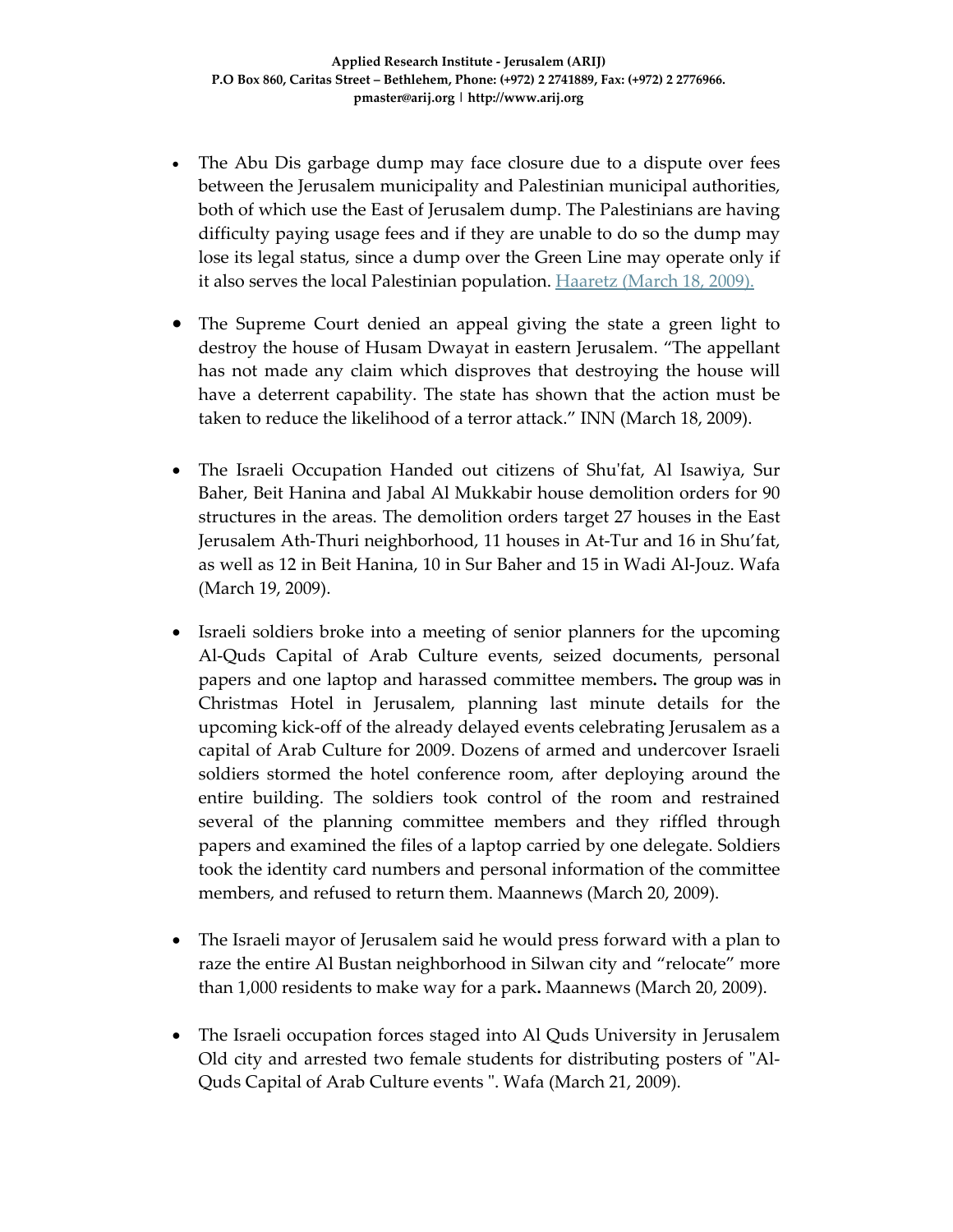- The Israeli Occupation Forces staged into Al Ibrahimyah College in Al Suwwanah neighborhood in Jerusalem city. Wafa (March 21, 2009).
- The Israeli Occupation Forces staged into Al Quds club and hindered Palestinian citizens form celebrating "Al Quds Capital of Arab Culture" events. The IOF ordered citizens to evacuate the place and close it for some hours. Wafa (March 21, 2009).
- The IOF stormed the house of Hatem Kamal Gharabli in Beit Hanina town north of Jerusalem city and messed up with the contents and caused damages to the properties. Al Quds (March 21, 2009).
- The Israeli Occupation Forces staged into Al Matran school in Jerusalem city under the pretext of participating in "Al Quds Capital of Arab Culture" events. Wafa (March 21, 2009).
- Demolition orders were frozen for 90 houses in Jerusalem city which include 27 houses in the East Jerusalem Ath‐Thuri neighborhood, 11 houses in At‐Tur and 16 in Shu'fat, as well as 12 in Beit Hanina, 10 in Sur Baher and 15 in Wadi Al‐Jouz. Maannews (March 22, 2009).
- The Israeli Municipality of Jerusalem endorsed an amount of NIS 1.2 million to fund aerial photography in Jerusalem city to assist Construction observers determine Palestinian homes that were built without proper licensing documents. Paltoday (March 23, 2009).
- The Israeli High court ratified an order issued by the Israeli Central court to confiscate 30 dunums of lands of Shuʹfat refugee camp north of Jerusalem city to expand the current shuʹfat checkpoint located at the entrance of the camp. This order will cause the isolation of 45 thousand Palestinians living in the camp in addition to As Salam neighborhood, Ras Shihada and Ras Khamis. The order will also threaten the existence of 30 commercial stores in the Area. PALTODAY (March 23, 2009).
- The Israeli Court postponed the decision to freeze the demolition of Al Ghawi and Hanoun families in Ash Sheikh Jarrah neighborhood in Jerusalem city. Wafa (March 23, 2009).
- Prime Minister‐designate Benjamin Netanyahu has struck a secret deal with Yisrael Beiteinu leader Avigdor Lieberman for highly contentious construction on West Bank land known as E1. The plan had been agreed upon even though it did not appear in the official document detailing the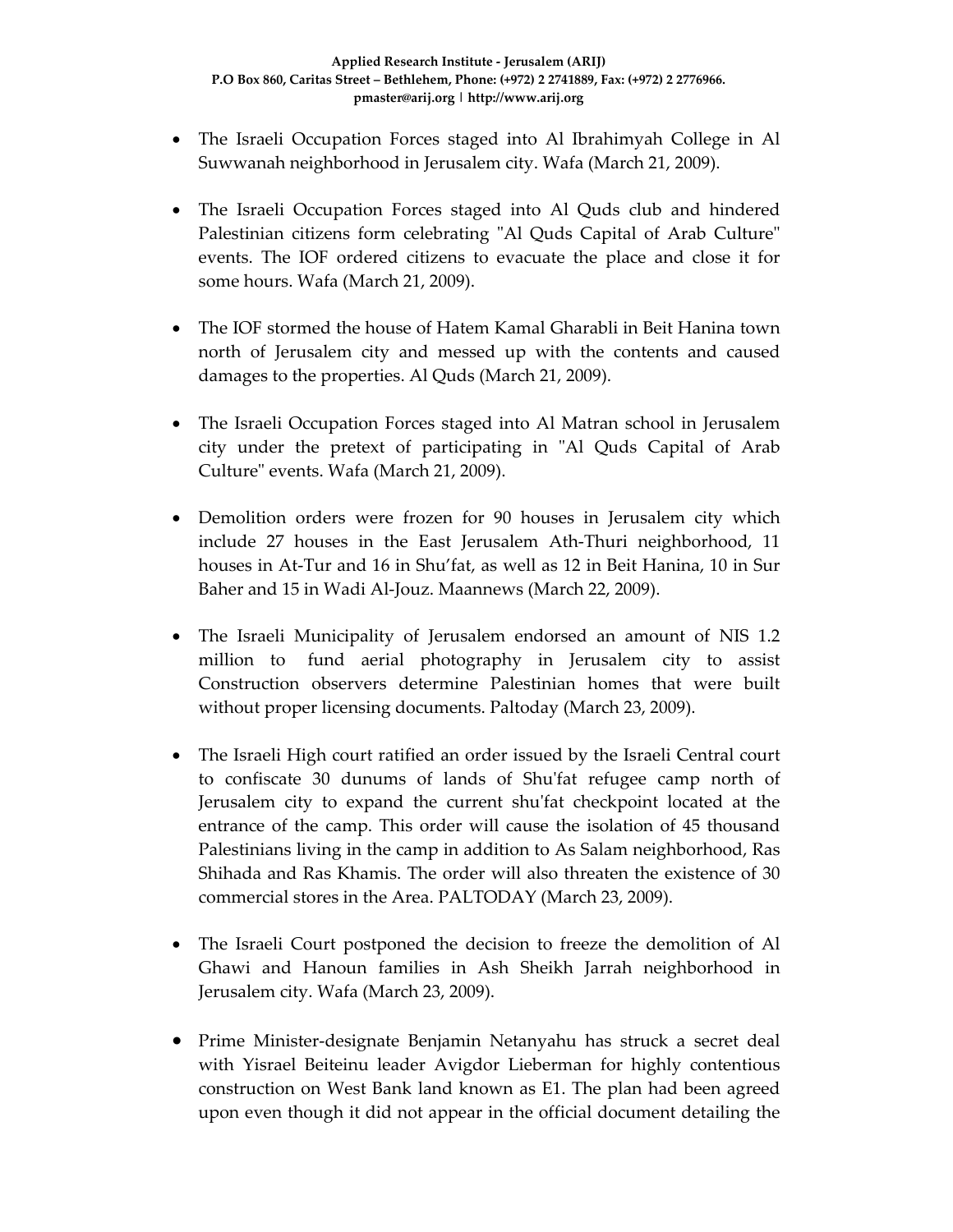coalition deal between Yisrael Beiteinu and Netanyahuʹs Likud. The plan is for the West Bank settlement of Maʹaleh Adumim to build 3000 new housing units on the territory, which stretches between it and Jerusalem. Haaretz (March 25, 2009).

- The Jerusalem municipality has frozen a plan for a new Jewish neighborhood in East Jerusalem (construction of 230 housing units in the area of Abu Dis, east of the Old City – Kidmat Tzion) that was initiated by the right‐wing group Ateret Cohanim. Haaretz (March 25, 2009)
- The Israeli committee for planning and construction at the Jerusalem Municipality will ratify a plan to build a new neighbourhood in Mount Scopus in Jerusalem city close to Ash Shiekh Jarrah neighborhood. The neighborhood will include the construction of 20 housing units on more than five dunums of lands of the area. Paltoday (March 26, 2009).
- The Israeli Reconciliation Court in Jerusalem city issued an order to evacuate Al Silwadi Family building in Al Yaman neighborhood in Silwan city south of Jerusalemʹs old city under the pretext that the building and the land built on it (1 dunum) is owned by An Israeli Jew. The building is inhabited by 7 families along with their children. PalPress (March 26, 2009).
- The Israeli ministry of Interior revoked the ID cards of an Armenian family of four members who live in An Nasara neighborhood in Jerusalem city. The family was denied the right to permanent residence in the city. Al Quds (March 28, 2009).
- The Israeli Authority for the development of Jerusalem city along with the Municipality and the Airports Authority announced the intention to convert Qalandyia airport to an industrial zone in addition to the industrial zone already exists there. The airport occupied a total land area of 150 dunums. Al Quds (March 28, 2009).
- The Israeli Occupation bulldozers started razing lands in the area between Ramot settlement and Beit Hanina city. The bulldozers already uprooted a number of Olive trees in preparations for the construction of the Israeli Segregation Wall. March 28, 2009).
- Israeli Jerusalem Mayor Nir Barkat is proposing to cancel the Jerusalem light rail project after the first two lines are completed. Sources reported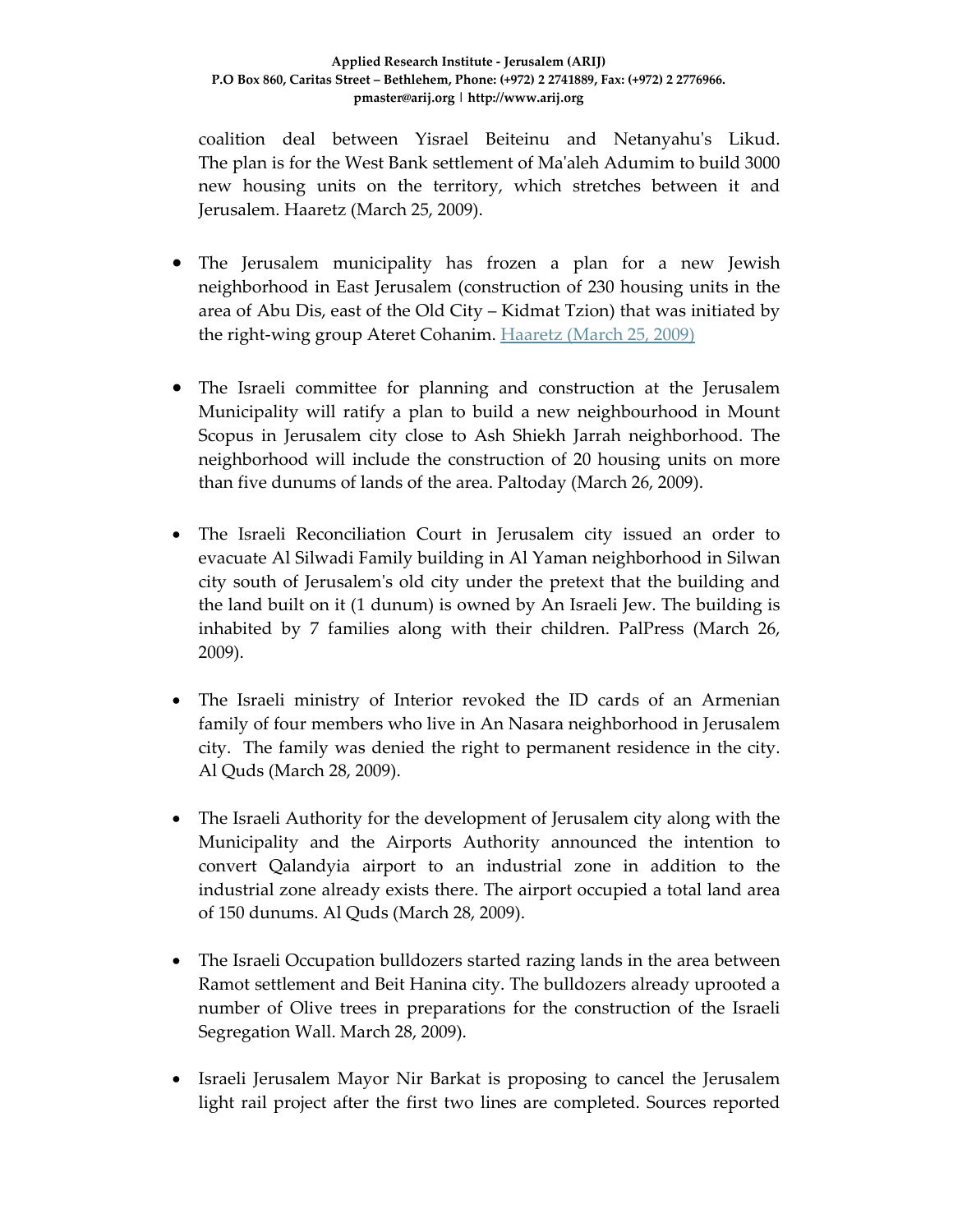that he wants to replace the rest of the planned rail network with buses. JPost (March 29, 2009).

- The Israeli reconciliation court issued a restraining order to freeze an ownership scheme of houses and lands of Al Silwadi family to two Jewish organizations in Al Yaman Neighborhood in Silwan city south of Jerusalem city. PNN (March 29, 2009).
- Members of the Israeli Jerusalem Municipality and a group of Israeli settlers surveyed lands and real estate in Al Yaman neighbourhood in Silwan city which created a state of fear among its citizens. Al Quds (March 29, 2009).
- The Israeli Occupation forces stormed the house of Abdullah Al Kiswani from Jerusalem city and carried out an intensive house search. Wafa (March 30, 2009).
- The Israeli Reconciliation Court postponed giving a decision in the case of Ash Sheikh Jarrah neighbourhood in Jerusalem city for a period of 48 hours**.** Paltoday (March 30, 2009).

# **Jenin**

- The Israeli Occupation Forces serves three citizens of Tura Ash Sharqiyah in Jenin Governorate military orders to demolish their properties for being constructed without valid licensing. The orders include two water wells owned by Yousif Muhammad Zeid and his brother ʹAttiyah; in addition to a small room owned by Hilal Tawfeeq Zaeid. Wafa (March 3, 2009).
- The Israeli Occupation Authorities handed out citizens of 'Anin village a new military order to extend the validity of its previous orders concerning the confiscation of land for wall constructions. Wafa (March 3, 2009)
- Israeli forces stormed the northern West Bank refugee camp of Jenin and the nearby village of Arraba. Soldiers also ransacked several homes including that of jailed Jamal Abu Al‐Hayja. The family was ordered to leave the home for several hours as troops ransacked the interior of the house, firing percussion grenades inside. Israeli forces entered houses in the refugee camp, firing gunshots and percussion grenades into the air as military vehicles patrolled the streets. Maannews (March 4, 2009).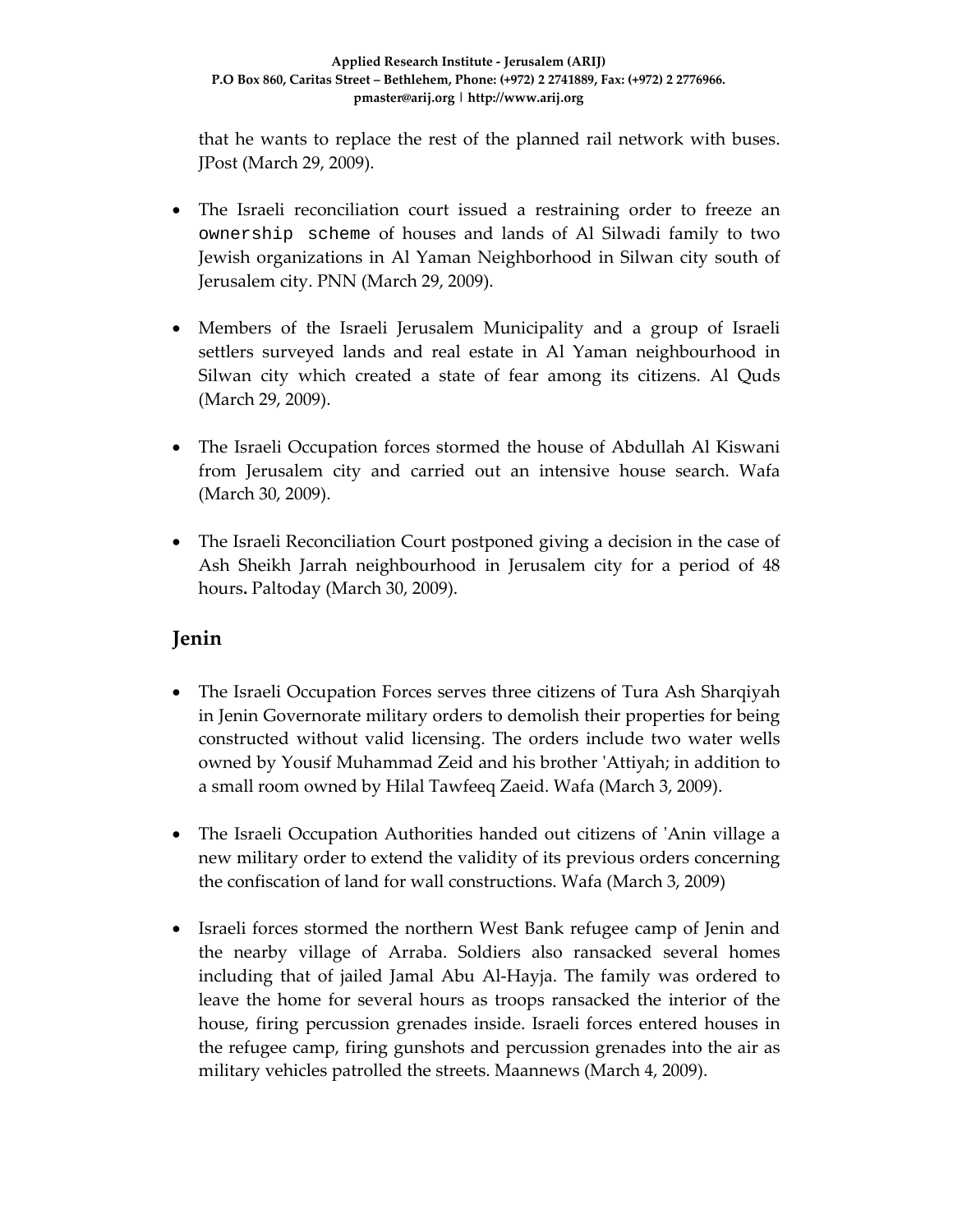- Israeli Occupation forces raided the northern West Bank towns of Tubas and Qabatiya, and the Al‐Fari'a Refugee Camp. Three military patrols moved through the streets near the entrance to Al‐Fari'a camp. Four other patrols entered the eastern neighborhood of Qabatiya and took up positions on the settler bypass road in the village. In Tubas, five military patrols stormed the city center on their way to Tayaseer military checkpoint, east of the city. Maannews (March 7, 2009).
- Israeli Occupation forces handed over citizen Mas'oud Qabha from Tura Al Gharbiyeh village southwest of Jenin city a military order to demolish his animal shed that was built a couple of years ago conducted under the pretext of being built without proper licensing documents. Al Quds (March 7, 2009)
- The Israeli Occupation forces staged in Al ʹArqa village west of Jenin city and put signs on a number of buildings in the village, of which, A Mosque and an elementary school for males. Wafa (March 8, 2009).
- The Israeli Occupation forces set up a flying checkpoint next to Haddad Resort south of Jenin city and obstructed Palestinian movement. The IOF also installed surveillance cameras on one house in Al Hashmiyah village to monitor Palestinian movement. Wafa (March 11, 2009).
- The Israeli Occupation Forces set up 5 Military checkpoints in different areas in Jenin Governorate. The first was erected at the road junction linking the villages of Qabatyia, Sanur and Msalyia together; another checkpoint was erected near 'Arraba village west of Jenin city; a third checkpoint was erected at Jabaʹsʹ village entrance, on Nablus Jenin roadway in addition to a military checkpoint near Beir Al Basha village and the fifth checkpoint was erected at Sereis village. Wafa (March 13, 2009).
- Israeli forces stormed a number of houses in the town of Arraba, southwest of Jenin. The Israeli patrols raided the town from the southern side, stormed houses and "messed about." Among houses, the following were known: the house of Mufid Al‐Qar'awi and Anwar Iz Ad‐Din. Maannews (March 12, 2009).
- Israeli troops put up a military checkpoint at the Muthalath Al-Shuhada (Martyrs Triangle) in the southwest of the city of Jenin. Palestinian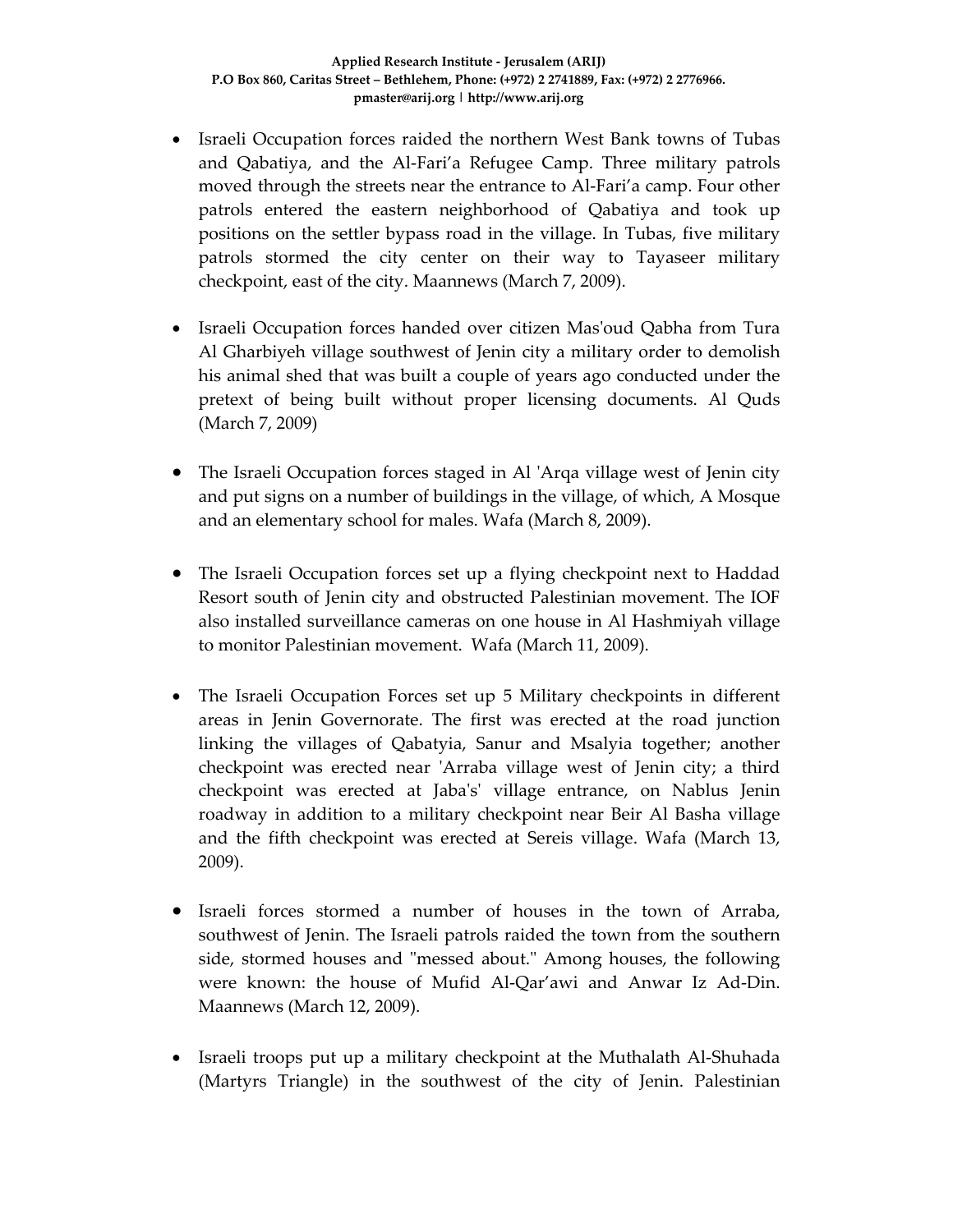vehicles were prohibited from accessing the area for fifteen minutes. Maannews (March 17, 2009).

- The Israeli Occupation Forces staged into Burgin Valley west of Jenin city and stormed three houses and messed up with the contents. The houses are owned by Akram Ibrahim Turkman, Iyad Fathi Qais and ʹAmer Fayez Turkman. Wafa (March 18, 2009).
- The Israeli Occupation forces staged into Silat Al Harthiya village west of Jenin city and stormed the pharmacy of 'Izat Jaradat, a store owned by 'Adel Qablawi and the house of Prisoner Samir Al Sa'di. Wafa (March 20, 2009).
- The Israeli Occupation forced a citizen from Al 'Arqa village under the threat of weapon who drives a tanker of waste water to discharge waster water in a drinking water well owned by Samih Mohamed Hammad. The Israeli Occupation also staged into 'Arraba village and raided the houses of Muʹin Dbeis and Muhammad Shibani, carried out intensive house searches and messed up with the contents. It was also reported the IOF set up a temporary checkpoint in the area between Kufeirat and Kafr Qud villages west of Jenin city, stopped Palestinian vehicles and checked ID cards. Maannews (March 25, 2009).
- Israeli military vehicles stormed the village of Aqqaba village south of Jenin and confiscated mobile phones and detained four men. March 26, 2009).
- An Israeli military force storming homes in Jenin city and jenin refugee camp under intense fire and evacuating residents. The forces stormed the house of As‐Sa'di family and destroyed several pieces of furniture and confiscated a computer. An Israeli military force also stormed the refugee camp and confiscated one computer owned by owned by Rajaʹ Al Ghoul and a number of computers from an internet café owned by Al‐Ghoul's brother; they also confiscated four cell phones. Paltoday & Maannews (March 31, 2009).

# **Hebron**

• For sufficient electricity to reach the settlements inside Hebron and Bethlehem Governorates, Israel builds high voltage electricity lines around the Palestinian built‐up area starting from Wad Al Ameer area a, Beit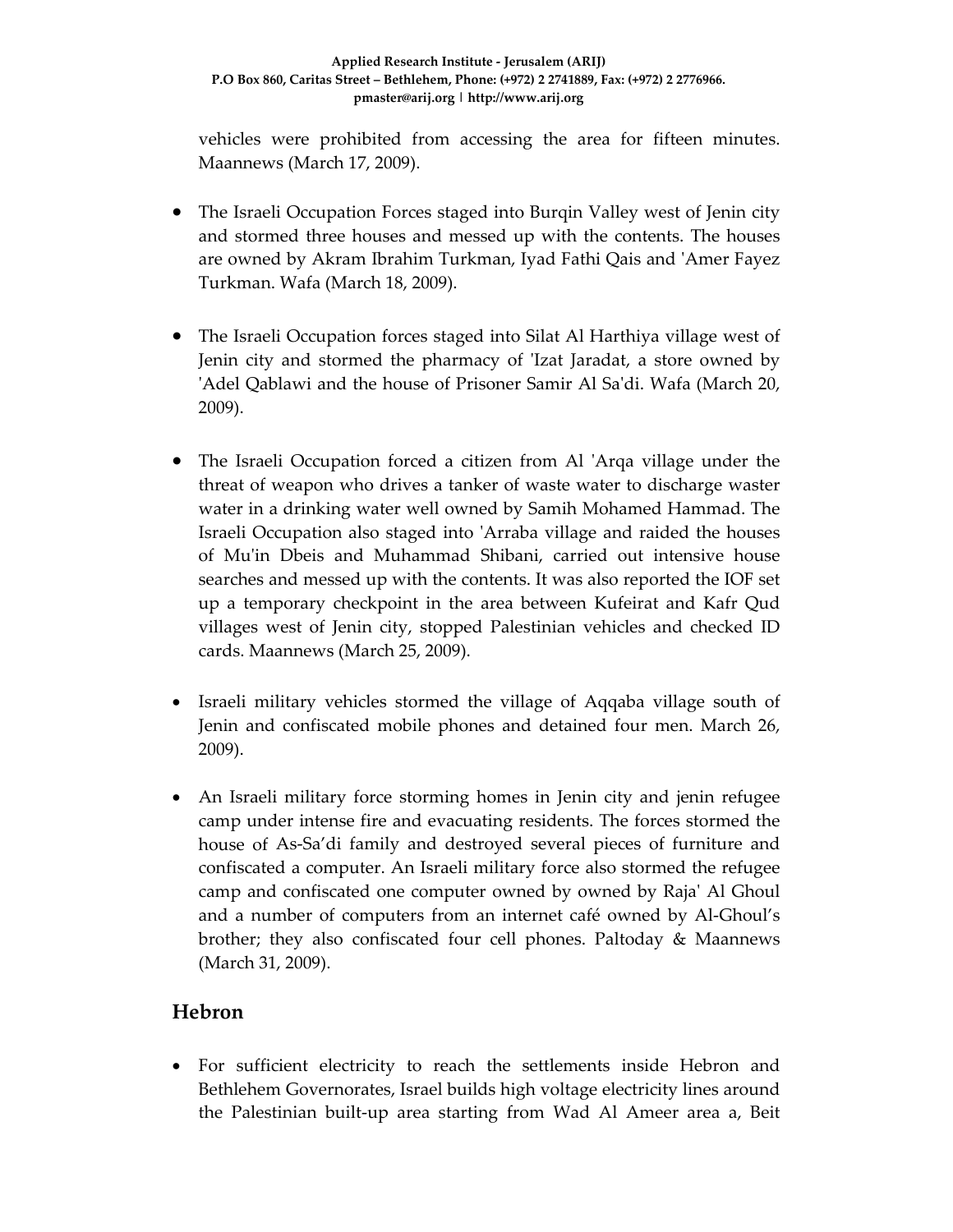Khayran, Al Hawawer, Wad Ash Shunnar, Al Jumjuma, Al Marjama, Wad Khneis, Thar Al Hawa, Umm Al Sahali, Beit 'Anoun and some parts of Hebron city. The electricity lines will extend to provide services to Betar Illit settlement and reaching to Kiryat Arbaʹ settlement which will hinder Palestinian citizens from sufficiently utilizing their lands located in the areas where the high voltage lines will be constructed and about 150 meters away from the location. It is worth mentioning that the high voltage power reaches to 161000 Kilovolt. Al Quds (March 3, 2009).

- Israeli Occupation Forces raided the house of Isma'il Muhammad Hammad Abu Haniyah from Al 'Arroub camp in Hebron Governorate. Maannews (March 4, 2009).
- The Israeli Occupation Forces stormed the house of Issa Al Froukh in Saʹir village north of Hebron city, forced its resident to leave the house, caused damages to properties and destroyed windows and electrical devices, bed rooms and the kitchen. Wafa (March 5, 2009).
- Israeli settlers blocked a road in the southern West Bank in protest of Israel's reported intention to remove military checkpoints. The demonstration took place at the Tarqumiya checkpoint, west of the city of Hebron. Maannews (March 6, 2009).
- Israeli authorities notified the residents of the village of Al-Baqa'a that their homes were slated for demolition because they were built without permits. The eight homes and four agricultural buildings slated for destruction will render more than 40 homeless. The owners of the eight homes and four agricultural buildings slated for demolition are as follows: Azmi Jaber, Belal Azmi Jaber, Nader Abdel Aziz Jaber, Muti' Jaber, Fadi Jaber, Ayyad Jaber, Hassan Jaber, Abdel Wahab Jaber, Sa'id Jaber, Faraj Jaber, Ziyad Jaber, Badawi Arif Al‐Rajaby. Maannews (March 6, 2009).
- The Israeli Occupation Authorities took over 50 dunums of lands of Yatta town to construct a new bypass road along side Karmiʹel settlement southeast of Yatta village south of Hebron city. Lands are owned by Al Hathalin, Qar'is, and Abu Hmeid. Wafa (March 9, 2009)
- The Israeli Occupation Forces took over the house of Yousif Sami Muhammad Sabarneh from Beit Ummer Town north of Hebron city and transfereed it into a military post after forcing its inhabitants to evacuate the house under the threat of weapons. The IOF also took over other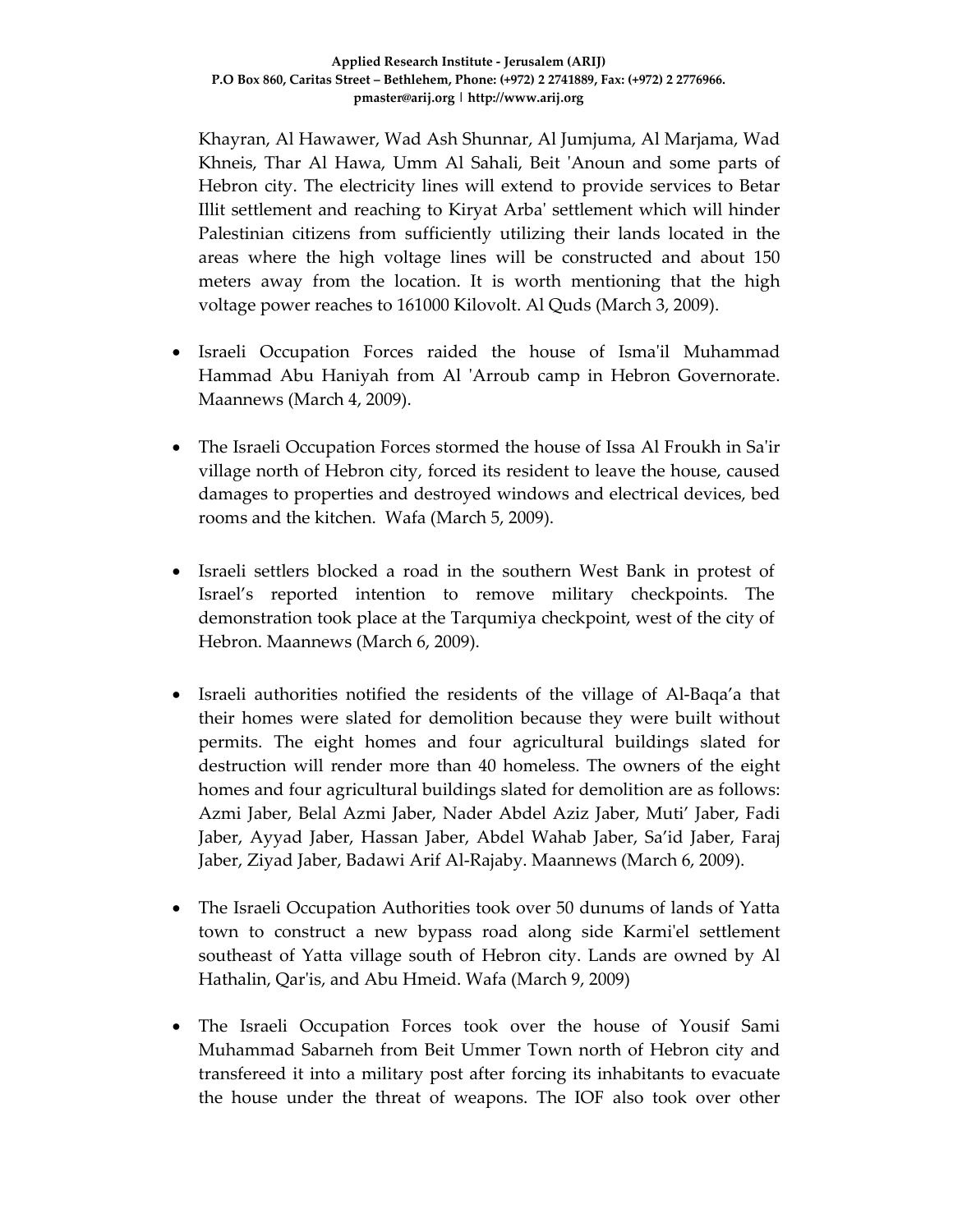houses in the town, of which, the following were known: 'Ali Rashid Ikhaleil and Ahmad Abdel Hamid Abu ʹAyyash. Wafa (March 9, 2009).

- The IOF imposed curfew on Beit Ummer Town and closed entrances with earth mounds before carrying out an intensive house to house search campaigns. IOF also took over a number of Palestinian houses and turned them into military posts. Among houses, the following were known: Nasri Sabarna, ʹAli Rashid Ikhleil, Ahmad Abdel Hamid Abu ʹAyyash, Ibrahim FATHI Awad, Muhammad Mahmoud Ibregheith, Ibrahim Shahada Abu ʹAyyash, Hussein Muhammad Ibreighth, Muhammad Jameel Museif, Yousif Jameel Museif, Yousif Muhammad Bahar, Ibrahim 'Illian Ikhleiel, Jamal Muhammad 'Illian Ikhleiel, Omar Muhammad Mamhoud Ibreghth, Sameer Bahar, and Omar Zreiq Abu 'Ayyash. The IOF also inflicted damages to Palestinian homes, including the floors and tiles, kitchens and bedrooms and stormed the townʹs mosque. Wafa (March 11, 2009).
- The Israeli Occupation Authorities handed over citizens of Khallet Al Mayya east of Yatta town military orders to demolish 8 houses in the area conducted under the pretext of being built without proper licensing documents. Houses are owned by Ahmad Musa Makhamra, Muhammad Nofel Hoshieh, Ismaʹil Jibreel An Najar, Ziyad ʹAyed An Najjar, Shaher Muhammad RibʹI and Khalil Shehdeh RibʹI and Muhammad Shaher Ribʹi. PALTODAY (March 16, 2009).
- The Israel Defense Forces has decided to station troops at the so-called "House of Contention" in the West Bank city of Hebron, the building from which the army forcibly evacuated settlers about three months ago. The significance of the move is that the owners of the building will be unable to use it as long as it is held by the IDF. Haaretz (March 16, 2009).
- Israeli Setters of Kiryat Arba' aggressed on Palestinian houses in Ar Ras and Wad Al Hussein areas in Hebron city and throw stones and iron bars. Among houses, the following were known: Jamal Abu S'efan, 'Abdel Hai Abu S'efan, and other houses owned by Da'na and Al Ja'bari families. Al Quds (March 17, 2009).
- Israeli Occupation Bulldozers close beit 'Anoun road south of Hebron city. Wafa (March 19, 2009).
- The Israeli occupation forces and crews from the Israeli Water company "Mekorot" confiscated means of irrigation used by Palestinian farmers to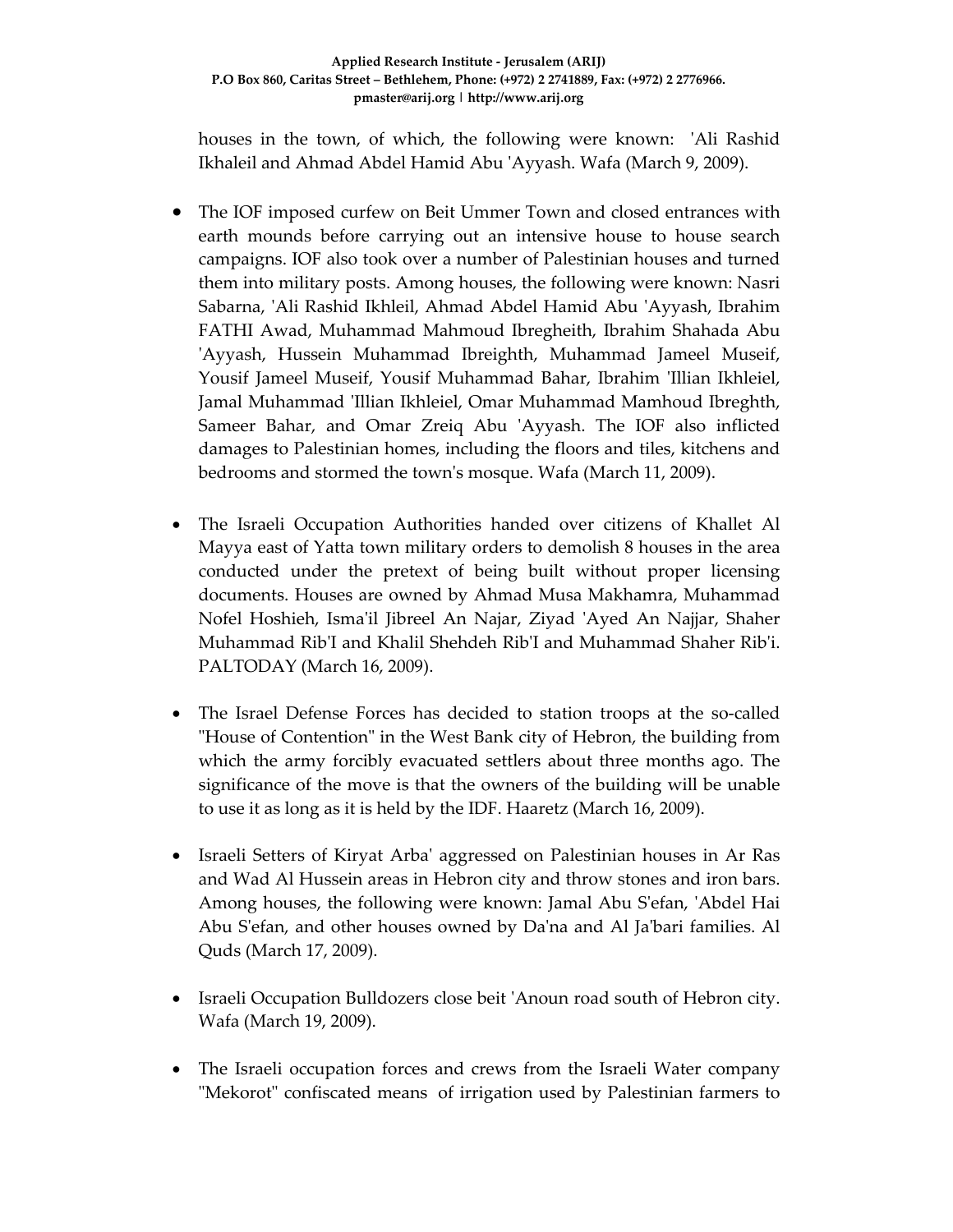irrigate crops in Al Baqʹa area located close to Kiryat Arbaʹ settlement east of Hebron city conducted under the pretext to prevent theft of water from the Israeli side. The IOF also expelled farmers from their land. Wafa (March 19, 2009).

- The Israeli Occupation Forces installed a communication Tower on lands of Jabarin family in Yatta town. Paltoday (March 21, 2009).
- The Israeli Occupation Bulldozers commenced the construction of a new bypass road on the expanse of Umm Al Khair village, in the vicinity of Karme'al settlement in Yatta town. The IO bulldozers already constructed 1 km road south of the settlement and extending to its northern side and annexed tens of dunums of Palestinian lands witin its path. Lands are owned by Al Hathalin, Awad and Fansha. The razing process caused losses to farmers and threatens a number of water wells in the area in addition to a number of animal sheds. Wafa (March 22, 2009).
- About 50 Israeli settlers from Karmei Zur settlement aggressed on Palestinian farmers and peace activists from Beit Ummer and Halhul towns north of Hebron city and tried to prevent them from accessing their lands located close to the settlement. Lands are owned by Citizen Hasan Ibrahim AbuʹAyyash. Wafa (March 22, 2009).
- Israeli settlers from Karmei Tzur settlement aggressed on Palestinian farmers and peace activists in Beit Ummer and Halhul Towns and hindered them from accessing their lands located close to the settlement. Al Quds (March 23, 2009)
- The Israeli Occupation Authorities handed out citizens of Khashm Al Karm and Al Daqiqa hamlets southeast of Yatta town military orders to halt the construction of 8 water wells in the hamlets. Wafa (March 22, 2009).
- The Israeli Occupation Forces stormed the house of Muhammad Abu Qbeita in Yatta town and search it thoroughly. The IOF confiscated his car in additio0n to three other cars in the area. Wafa (March 24, 2009).
- Israeli Defense Minister Ehud Barak has approved the establishment of a new settlement in southern Mount Hebron. Barak approved the changing of Sensana illegal settlement outpost to a legal one. The Israeli Civil Administration in West Bank has put a detailed plan to build 440 hosing units for approximately 2,500 occupiers in the new settlement. In the first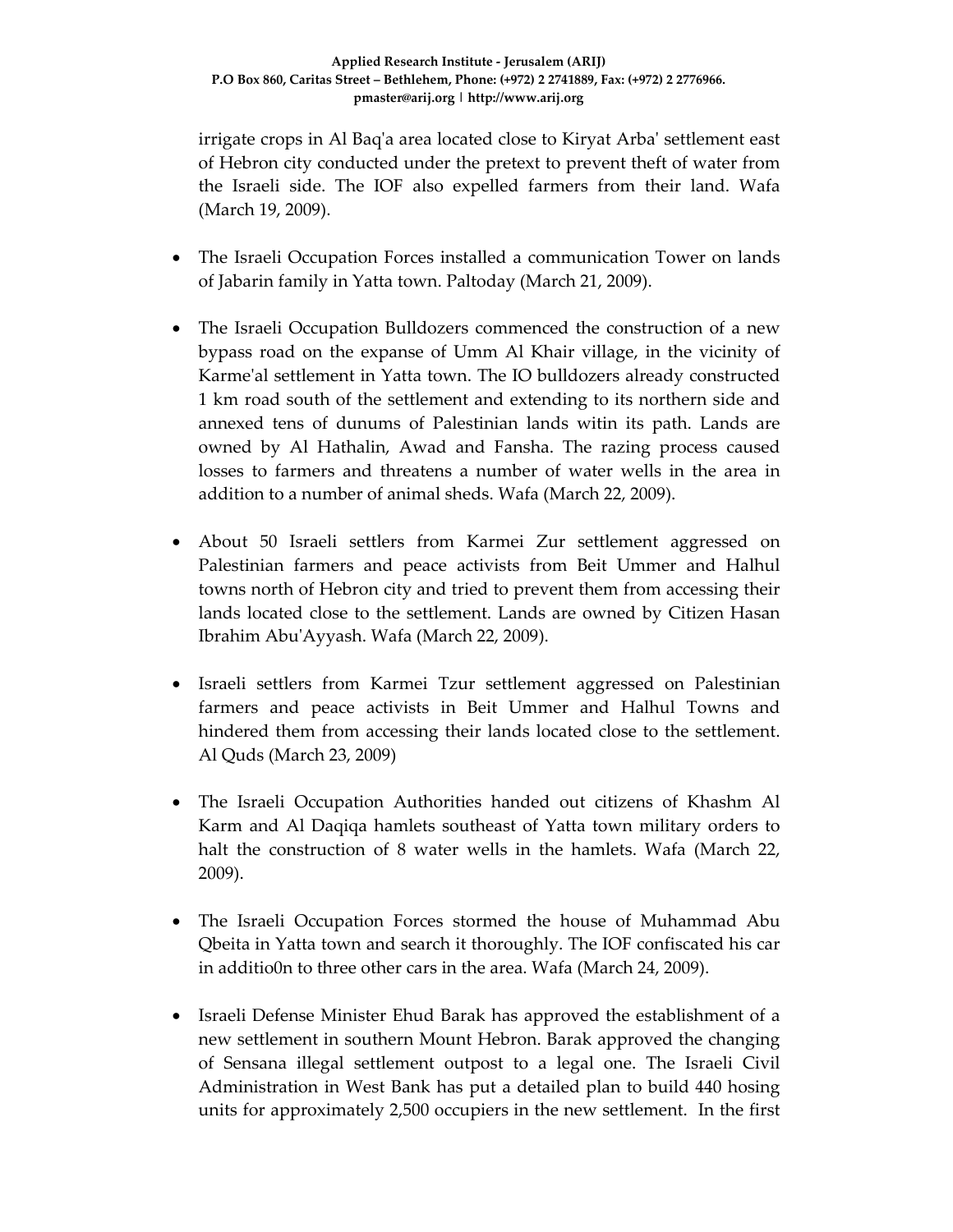stage, Israeli authorities will give permit to the building of 50 housing units to the Jewish occupiers who grabbed the area before Barak's decision. Already more than 30 families and 14 singles inhabit the sinsanah site. The plan, which allocates agricultural Palestinian land for construction purposes, shows Sensana as an extension of nearby settlement of Eshkolot, although it is located about three kilometers north of it and the separation wall separates the two. The plan also shows that there is no road between the two settlements and that the access to the Sensana is through the Green Line. Maannews (March 24, 2009). (**1**)

- The Israeli Civil Administration in Hebron Governorate handed out citizens of Saʹir village north of Hebron city military orders to halt the construction of a number of houses and a quarry in the village. Among owners, the following were known: Nael Yousif Al Tarwa, Iyad Hijza Al Matoor, in addition to a quarry owned by Yousif and 'Awni Al Tarwa. PNN (March 25, 2009).
- Reservists marked their last night stationed in the southern Hebron Hills by damaging confiscated Palestinian vehicles. On their last night at the base, the reservists got drunk and vandalized some of the vehicles they had confiscated from Palestinian drivers, for transporting passengers who lacked permits to enter Israel. Some soldiers broke windshields, ripped out mirrors and electronic equipment, and beat the cars with their weapons. Haaretz (March 25, 2009).
- Israeli Occupation Forces carried out census in the Old city of Hebron where they surveyed the commercial stores in the city along with population census in the vicinity of Badran Coffee shop in Al Qasaba neighborhood. Al Quds (March 25, 2009).
- Israeli occupation authorities issued a military order calling for the confiscation of a piece of land in the town of Beit Ummar north of the city of Hebron. The declared purpose stated in the order was to establish an isolation barrier that separates between the eastern neighborhoods of Beit Ummar and the main Hebron‐Jerusalem Road (a.ka. By‐Pass Road 60). The military order, numbered T/04/09, indicated that the Israeli occupation forces place its hands of a piece of land in Parcel 2 of Beit Ummar lands for the purpose of erecting a barrier at a length of 295 meters. The Order did not specify the nature of this barrier. LRC (March 25, 2009).
- Israeli Occupation bulldozers razed the lands of Wadi Ash-Shajjna area, south of Dura town near Hebron city. The razing process was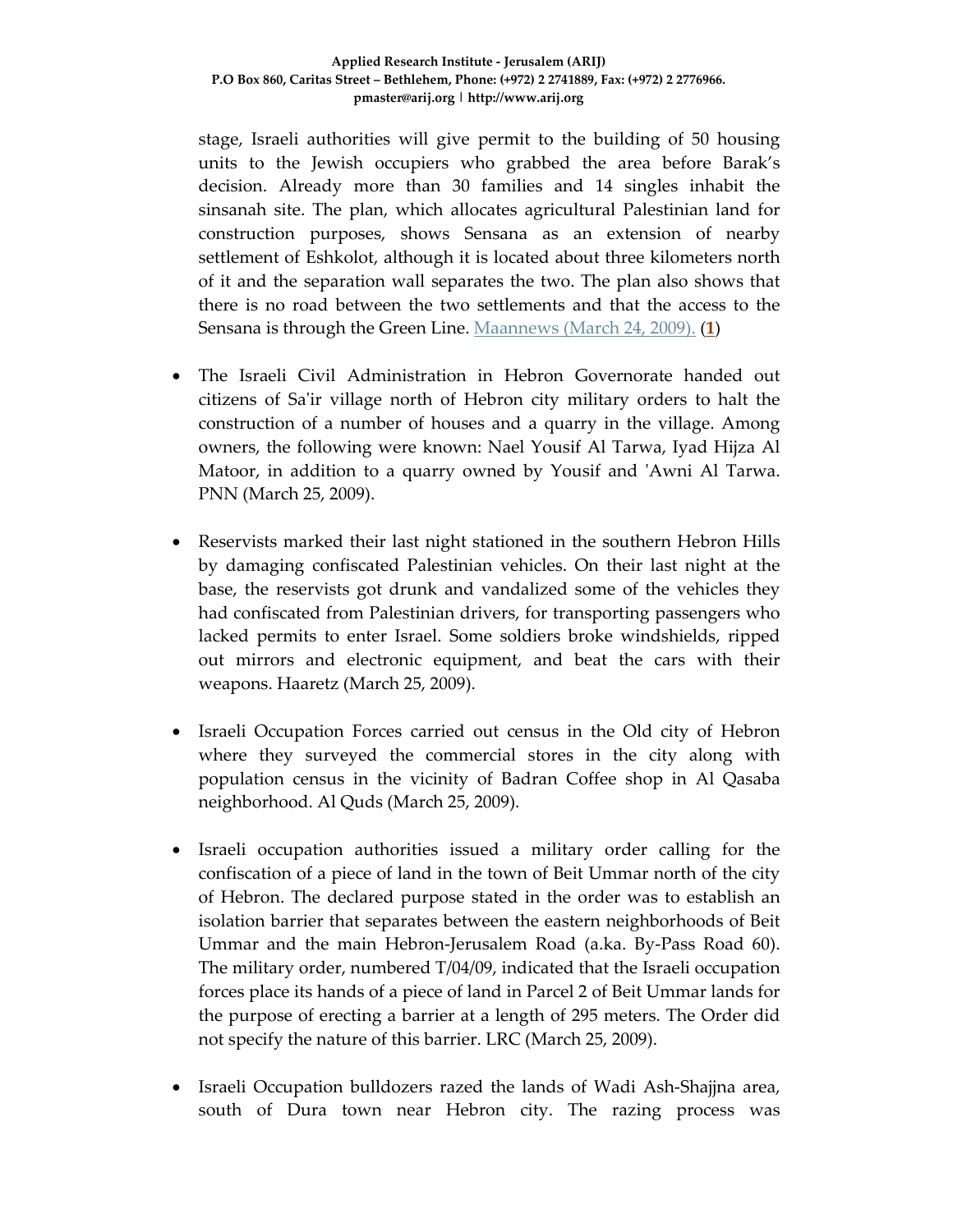concentrated on the main road linking Hebron to the nearby town Adh‐ Dhahriya. The bulldozed land had been covered with planted wheat, and belonged to the Amer and Al‐Bustanji families. Maannews (March 26, 2009).

• The Israeli settlers of Kiryat Arba' settlement aggressed on Palestinian houses located in the vicinity of the settlement, threw stones and destroyed windows. Settlers also hindered Palestinian farmers from accessing their lands located in the vicinity of the settlement and are owned by Hasan Ibrahim Abu ʹAyash. Wafa (March 31, 2009).

# **Ramallah**

- The Israeli Occupation Forces closed down 'Attara checkpoint north of Ramallah city and detained Palestinian citizens & cars who were trying to access the checkpoint, for hours. Wafa (March 3, 2009).
- A group of Israeli settlers broke into Bil'in's Center for Peace and set fire into everything in the center. PNN (March 3, 2009).
- Israeli settlers showered Palestinian cars with stones on the road between Ramallah and Nablus. Car windows were broken, and Israeli soldiers were present during the stoning. The attackers came from the settlement of Shilo. Maannews (March 6, 2009).
- The Israeli Occupation Authorities handed out citizens of Four Palestinian Villages in Ramallah Governorate a new military order to confiscate 142 dunums of lands for the construction of the Israeli Segregation Wall in the Area. The villages are: Bilʹin, Kharbatha Bani Hareth, KharbathaAl Misbah and Deir Qiddis. Wafa (March 9, 2009).
- The Israeli Occupation Forces staged into Silwad city east of Ramallah city and stormed the house of Othman Rasem Hamed and destroyed home furniture and the computer device. Wafa (March 17, 2009).
- Israeli Occupation forces imposed stringent checks on Palestinians at three checkpoints between Ramallah and Nablus, in the West Bank, forcing hundreds to wait. Intensive searches and long waits were reported at the 'Atara checkpoint in Birzeit, at a roadblock in the village of As-Swya, and at another checkpoint in the village of Za'tara, known as the Tappuh checkpoint. Maannews (March 19, 2009).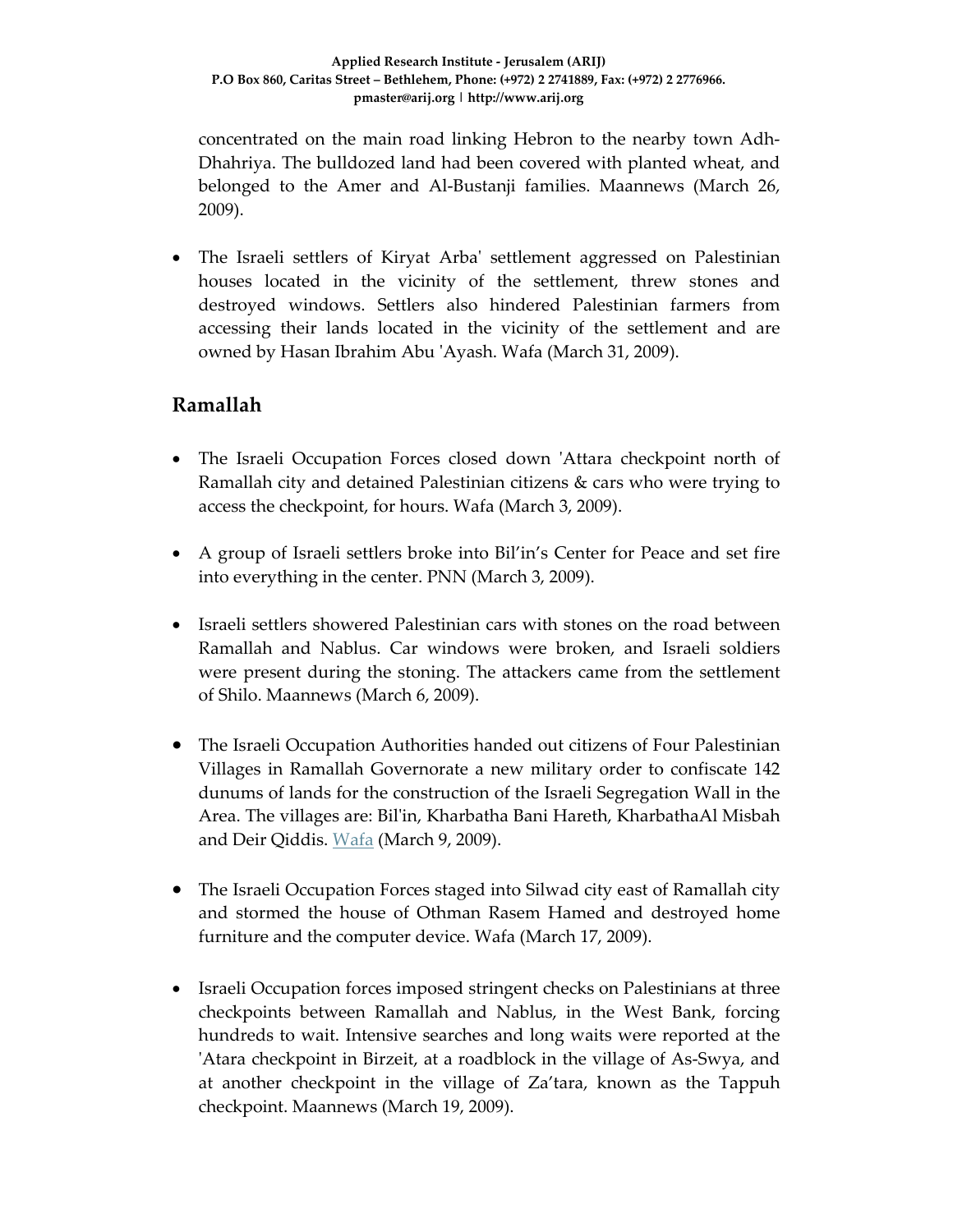- The Israeli Occupation forces set up two temporary checkpoints in Ramallah Governorate, one Al Tarbiya outskirt, on the main road that separates Al Jalazoun refugee camp from Beit Il settlement and the other was set at the entrance of the camp itself. Wafa (March 19, 2009).
- Israeli Defense Minister Ehud Barak issued an order against demolishing Israeli homes built on privately owned Palestinian land in the West Bank settlement of Ofra. The order came in response to a petition submitted last June by residents of the nearby Ein Yavruz village and the Israeli human rights group Yesh Din, insisting that Israelʹs High Court of Justice force the state to evacuate the settlement. The complaint noted nine illegal settlement structures built on private Palestinian land. **Haaretz (March 23, 2009).**
- The High Court of Justice issued a conditional order Tuesday giving the state 60 days to justify its opposition to enforcing an evacuation and demolition order for nine homes in the Samarian settlement of Ofra. In its ruling, the court criticized settlers for what it described as giving "the impression that activities were carried out with the goal of creating new facts on the ground and in order to thwart the issuance of an interim order.ʺ **JPOST (March 25, 2009).**

## **Tulkarem**

- Israeli troops overran several areas in the northern West Bank city of Tulkarem Israeli troops deployed in the eastern and central parts of the city, where they raided several houses. The homes apparently belong to Raed Awwad and Yousef Ar‐Raghd from the town of Thanabah, nearby, and Abdel Latif Jarad, whose house was apparently, ransacked by the time the soldiers left. Israeli troops also raided Anbata village in east Tulkarem, driving around its streets after they deployed in the city, throughout the early morning hours. Maannews (March 3, 2009).
- Israeli forces patrolled the streets and neighborhoods across the northern West Bank city of Tulkarem. While in the city, forces "provoked" Palestinian policemen in the streets and frustrated civilians. Maannews (March 4, 2009).
- The Israeli Occupation Forces staged into Thinnaba village east of Tulkarem city and ransacked a number of Palestinian houses, of which,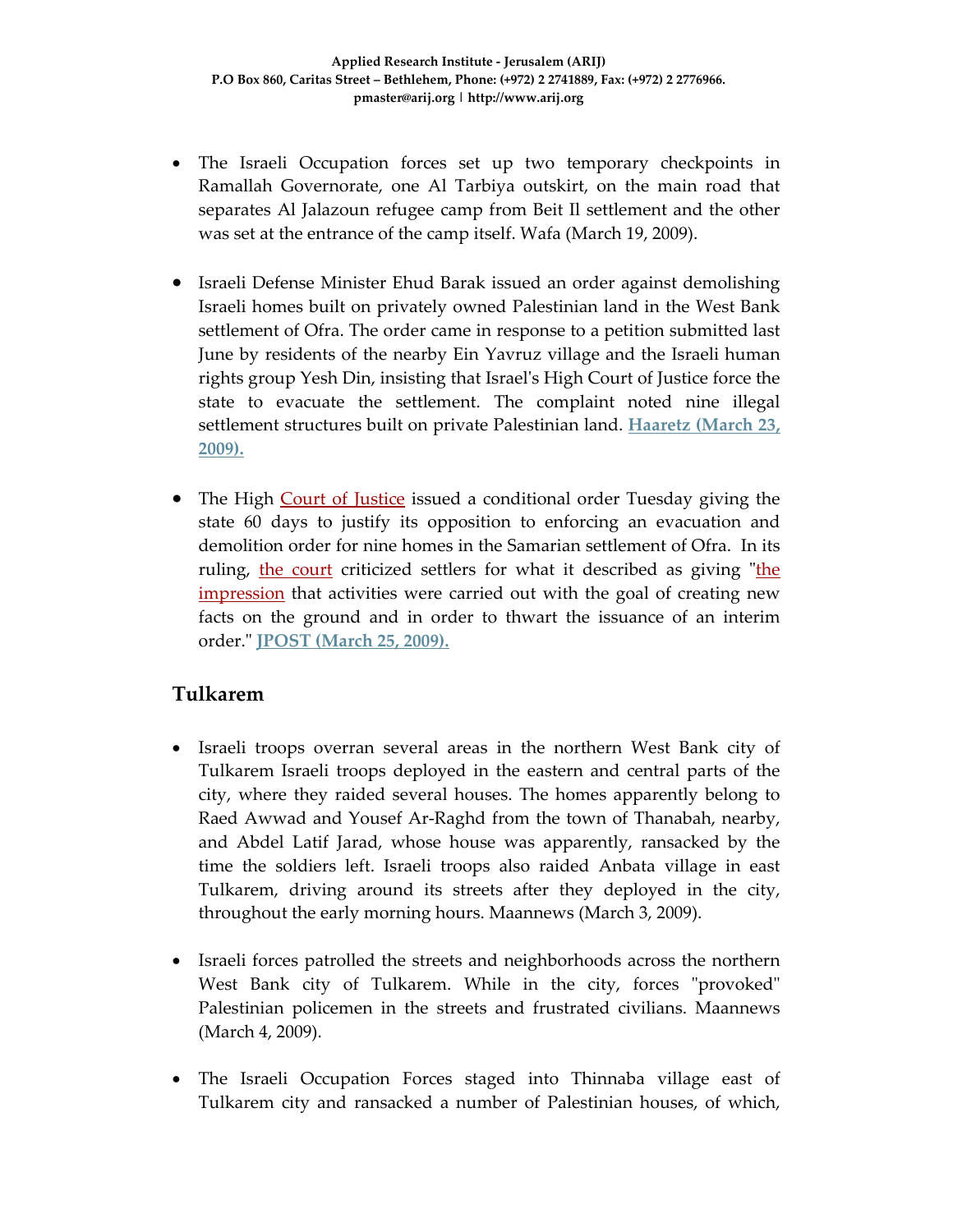the following were known: Muʹawiya Al Srouji and Luʹai Al Jamal. Al Quds (March 5, 2009).

- For the third week on raw, the Israeli Occupation bulldozers continue razing lands in the vicinity of Enav checkpoint east of Tulkarem city. Al Quds (March 9, 2009).
- The Israeli patrols raided Tulkarem city and the Refugee camp and the village of Dahiyat Al Shweika and stormed a number of Palestinian houses and messed about. Among the raided houses, the following were known: The house of Hijazi Family, the house of GHanem Family, the house of As Sabbarini Family and the house of Mansuri family. The Israeli soldiers also raided Al Hoji building, the house of Mahmoud Jaber and the house of Ibrahim Qasem Freij. Wafa (March 16, 2009).
- The Israeli Occupation Forces staged into ʹAttil village north of Tulkarem city and carried out a house‐to‐house search campaign in the village. Among houses, the following were known: Naser and Al Tahlawi family houses. Wafa (March 17, 2009).
- The Israeli Occupation soldiers manning Enav checkpoint east of Tulkarem city obstruct the movement of Palestinians and vehicles accessing the checkpoint for long hours as the Israeli bulldozers are levelling the land surrounding the checkpoint in an attempt to expand it. Wafa (March 18, 2009).
- Five Israeli military vehicles invaded the village of Sayda, north of Tulkarem and broke into the house of the late Rami Al‐Ashqar and his brother. Maannews (March 19, 2009).
- The Israeli Occupation forces staged into Iktaba village in Tulkarem Governorate and stormed the house of Jamal Hanoun and messed with its contents. The IOF also raided a warehouse located next to the house and belongs to the Oil Production society and poured more than a ton and a half of the olive oil on the ground. Wafa (March 20, 2009).
- Israeli Occupation forces raided the house of Mas'oud Sa'id Al-Ashqar from Sayda village north of Tulkarem city as well as a home in Allar that belongs to Thyab Zahran. Maannews (March 25, 2009).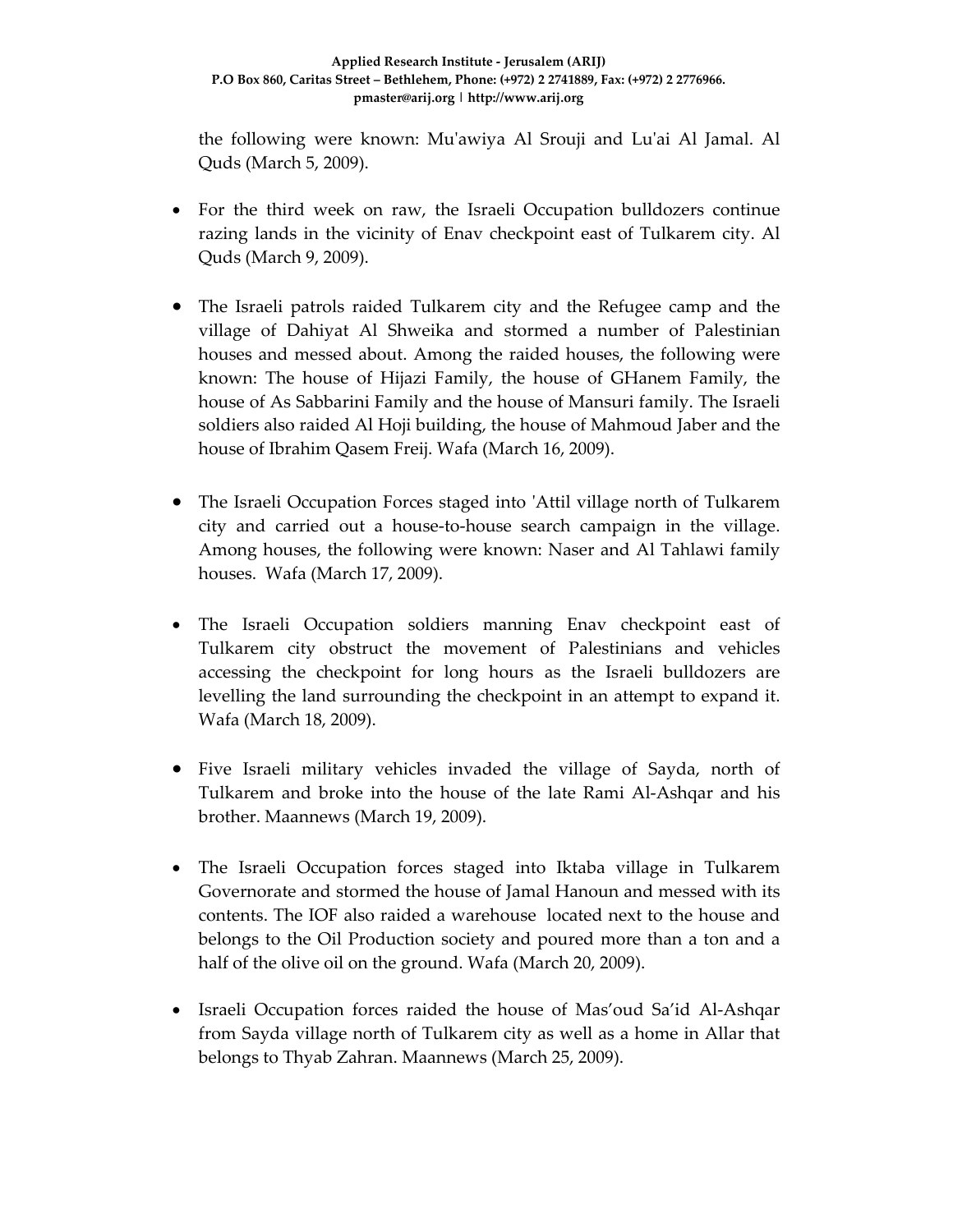• The Israeli Occupation forces issued a military order to close the only agricultural gate number 753 that links the villages of Far'oun, Ar Ras, Kherbit Jubara and Kafr Sur located south of Tulkarem city with each other. The order will be put into effect on April 1, 2009 and will transform the gate status from Agricultural to seasonal, opens only at agriculture season. Maannews (March 25, 2009).

#### **Salfit**

- Israeli Occupation forces closed entrances to Haris village, west of Salfit. Soldiers reportedly piled dirt to block a road before arresting a young man from the Shamlawi family. Israeli bulldozers also dug up large piles of earth, closing the village's three main entrances and preventing anyone from entering or exiting the area. Maannews (March 4, 2009).
- At least 150 youth taken from their homes by the Israeli Occupation troops in Haris village north of Salfit city and herded into a middle school with their heads covered with sacs. The youth were being 'roughed up' and questioned. IO troops also stormed and searched several houses in the village and imposed a curfew. Maannews (March 26, 2009).
- The Israeli army forces under the command of Defense Minister Ehud Barak, together with Israel Police, made their way to Kokhav HaShachar in eastern Binyamin and destroyed four buildings in the start‐up outpost neighborhood of Meoz Esther. They then redeployed further to the south, and destroyed another house in Maaleh Shlomo. This was the fourth time that Meoz Esther has been violently taken down since it was first built 16 months ago. INN (March 26, 2009).
- The Israeli Occupation Authorities decided to confiscate tens of dunums of Palestinian lands for the expansion of Barqan Factories west of Salfit city. Al Quds (March 26, 2009).
- Six Jewish settlers were detained on suspicion of throwing stones at a Palestinian vehicle travelling near the "Gilad Farm" outpost in the West Bank and trying to run over police officers in response to the demolition of five illegal structures at the "Maoz Esther" outpost. Ynetnews (March 28, 2009).

# **Qalqilyah**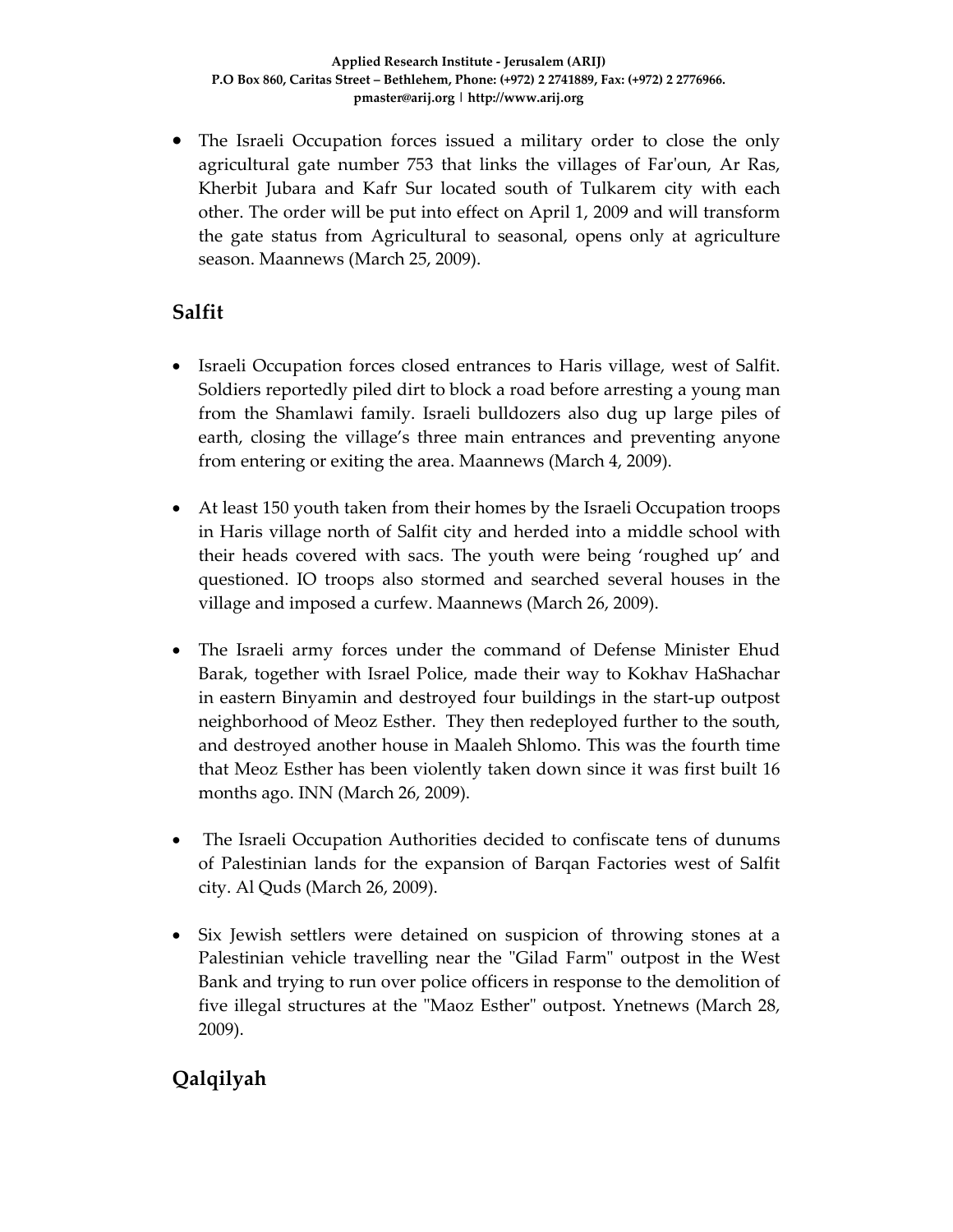- Israeli forces raided the town of Jit, east of Qalqiliya, and stormed a number of houses there and searched them, claiming they were looking for "wanted" Palestinians. Among houses, the following were known: the house of Ali As‐Sidda, the house of Taysir Yamin and the house of Nasser As‐Sakhen. Soldiers also destroyed property and beat 17‐year‐old Mahmoud Ali As‐Sidda. Maannews (March 4, 2009).
- Dozens of Palestinian citizens and foreigners in solidarity in Wadi Ar Rasha and Ras Tira south of Qalqilyah clashed with the Israeli occupation forces in an attempt to prevent Israeli bulldozers from completing the construction of the Segregation Wall on their lands. Maannews (March 4, 2009).
- 20 Israeli settlers from Moshe Zoher outpost uprooted more than 70 Olive trees in Jinsafut village east of Qalqilyah city and owned by citizen Khader ʹEid. Settlers also razed tens of dunums of lands owned by Mahmoud Abu Saʹd and Muhammad Bashir. Maannews (March 11, 2009).
- The Israeli Occupation soldiers stage in Far'ata village in Qalqilyia Governorate and stormed a number of Palestinian Houses, of which, the house of Yousif Awad, the House of Abdel Kareem Al Taweel, Tayseer Al Taweel and Tareq Al Taweel. Al Quds (March 14, 2009).
- Israeli forces handed a warrant to Abdel Muʹti Ahmad Salah from Kafr Jammal northeast of Qalqilyah Governorate telling him to evacuate his home claiming it is a Jewish property. The home is known as the "Abu Khilaf home," Salah grew up in the home, inherited it from his father, and raised his own children there. Maannews (March 16, 2009).
- The Israeli Occupation forces imposed curfew on the village of Azzun east of Qalqilyah and detained citizens and vehicles at the villageʹs northern entrance including an Ambulance car. Maannews (March 17, 2009).
- The Israeli Occupation forces manning Azzun 'Atmeh iron gate imposed tight measures on citizens of the village south of Qalqilyah city and hindered citizens from passing the through causing delays to hundreds who access the gate daily. Al Quds (March 17, 2009).
- The Israeli Occupation forces imposed Curfew on Jayyus village south of Qalqilyah city while Palestinian farmers were heading to plant Olive trees in their lands isolated behind the Israeli Segregation Wall in the village. Palpress (March 30, 2009).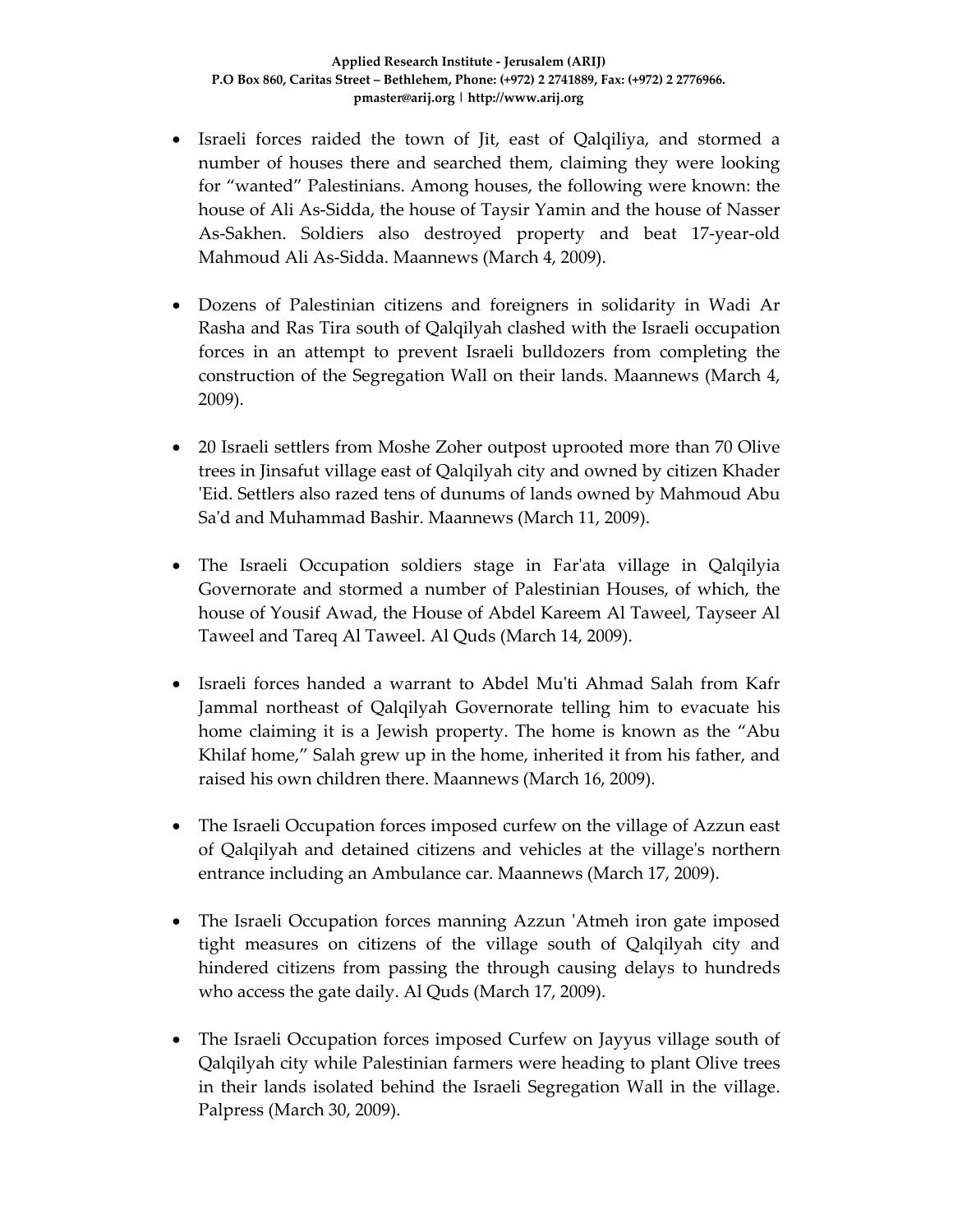• Israeli Occupation troops began fencing in the northern side of Azzun village, located east of Qalqilyah, effectively separating the village from their agricultural lands. In preparation for the operation, the IO troops closed the northern entrance to the village last month on the pretext that village youth were throwing stones at nearby settlers as they drove on the road passing through the area. The fence being installed is three-meters tall. Its route begins at the entrance to the village and so far runs for five kilometers near the main road. Maannews (March 31, 2009).

## **Tubas**

• The Israeli Occupation forces set up a military checkpoint at the entrance of Bardala village north of Tubas city and detained a number of Palestinian vehicles. Wafa (March 26, 2009).

#### **Nablus**

- Dozens of pigs belonging to Israeli settlers of the illegal settlement of Al‐ Hamra adjacent to the village attacked a Palestinian young man while he was in his farm from the village of An‐Nasarieyah, north of the West Bank city of Nablus. Ayman Ibrahim Hamdan, 25, was transferred to Rafidia Hospital in the city after being bitten by one of the pigs. Maannews (March 1, 2008).
- The Israeli Occupation Authorities served 2 Palestinian farmers from Kherbit At Tawil east of ʹAqraba village military orders to demolish homes and animal sheds. This in turn increases the number of threatened houses in the village to 20 as the Israeli Occupation Authorities threatened to demolish 18 other structures in the village in January 2008. Al Quds (March 4, 2009).
- The Israeli Occupation military handed over demolition orders to residents of Kherbet At‐Taweel in ʹAqraba village south of Nablus city to demolish six homes and a mosque in the two villages. Maannews (March 8, 2009).
- Tens of Israeli settlers from Yetzhar settlement aggressed on Palestinian cars while driving on road that leads to Burin Village south of Nablus city. Wafa (March 8, 2009).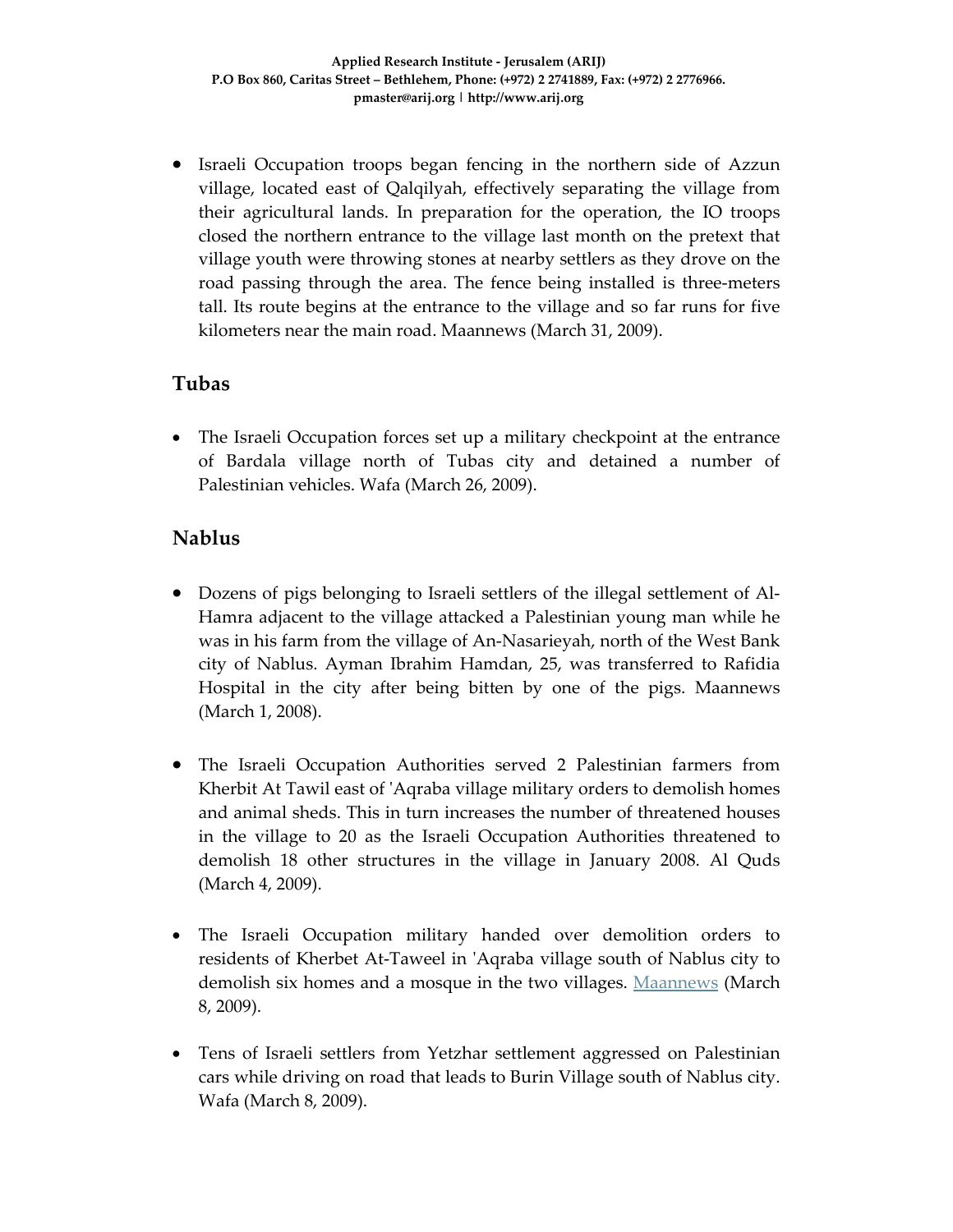- The Israeli military checkpoint at Beit Iba west of Nablus was removed, and replaced by a large iron gate two kilometers away. Israeli authorities justified the construction of a "small checkpoint" near the village of Deir Sharaf "in order to ensure the security of the region," where "vehicles will only be checked at random." Maannews (March 15, 2009).
- More than a dozen young Palestinians from Deir Istiya southwest of Nablus were forced to strip naked by Israeli troops, while they were on their way to tend lands west of the village that are sandwiched between two Israeli settlements, Ariel and Immanu'el. The men all had permits to access the land, but were accosted by a group of at least 15 armed Israeli settlers and prevented from passing into their land. Maannews (March 20, 2009).
- Israeli forces set up a military checkpoint at the Beita crossroad south of Nablus city and search vehicles coming in and out of the village and checking the ID cards of citizens. Maannews (March 21, 2009).
- Israeli forces opened the Qusin-Nablus gate to allow Palestinians to move freely through after five years of closure**.** The gate lies between the villages of Qusin and Beit Wazan west of Nablus, and had previously been the main Nablus‐Qalqilyah road. Maannews (March 22, 2009).
- The Israeli High Court issued an order which prohibits Shomron Regional Council and Rechalim society from continuing building in Rechalim settlement in Nablus Governorate. Arabs 48 (Marcg 23, 2009).
- Israeli Occupation troops closed the main eastern entrance of Madama village south of Nablus by piling a several foot high dirt mound on the road. Paltoday (March 25, 2009)**.**
- The Israeli Occupation forces closed Yetzhar junction and hindered Palestinian vehicles form passing through. Wafa (March 26, 2009).
- Israeli Occupation forces stormed several homes in the Askar and Balata Refugee Camps south of Nablus and took seven youth between 16‐20‐ years‐old. The homes of the young men were stormed, searched, and the boys violently pulled from their families. Maannews (March 26, 2009).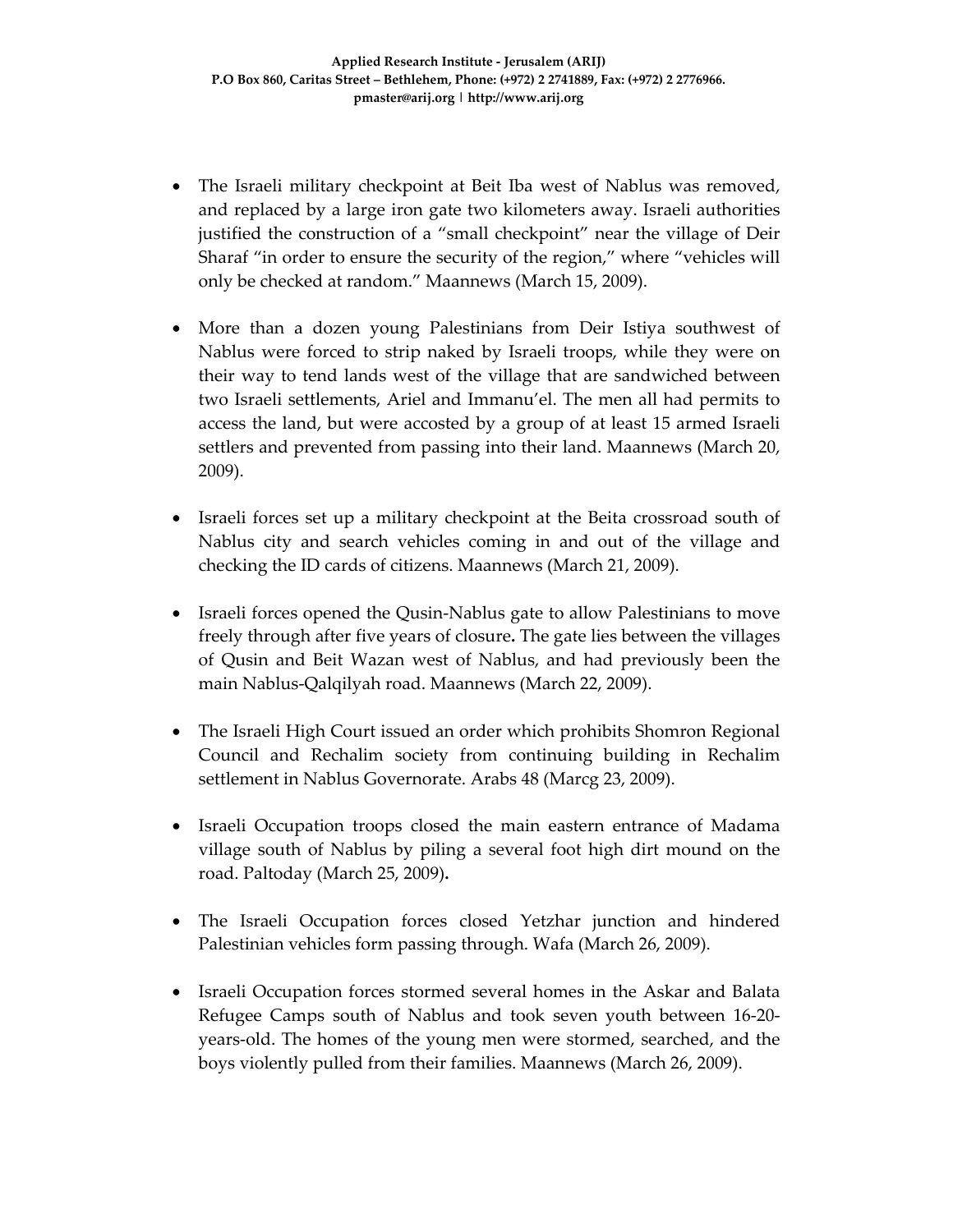- 15 Israeli settlers aggressed on a number of Palestinian citizens from Madama village south of Nablus city while they were grazing their sheep. Settlers forced citizens to leave the area under the threat of weapons. Wafa (March 28, 2009).
- Extensive Israeli earthworks being carried out in preparation for the construction of a road connect the settlement of Eli, north of Ramallah, with the Hayovel outpost Yuval. The earthworks are being carried out on private land owned by residents of the Palestinian village of Qaryut. Dozens of trucks brought gravel and earth over the past two weeks for the foundation of the 1,400-meter-long road. The cost of the project is estimated at a few million shekels. More than 90 percent of the roadʹs course passes through privately owned Palestinian lands. Other construction activities were also reported in Havat Jilʹad outpost west of Nablus as settlers constructed a new bypass road in the area for the service of Israeli settlers. Another road that links Gilʹad Farm outpost with Nablus main road; another road for the service of Tantur Mountain outpost located north of Eli settlement. Haaretz (March 29, 2009)
- The Israeli Occupation army decided to confiscate a total of 549 dunums of Deir Sharaf, Burqa, Sebastiya and Ramin lands for the construction of a 12 meters wide colonial road for the service of Israeli settlers of Shavei Shomron settlement as stated in the military order number 165/05/T. Maannews (March 29, 2009).

#### **Gaza**

- Israeli forces used heavy artillery fire against farmers in the town of Al-Farrahin east of Khan Younis. The shelling lasted for about five minutes, causing farmers to flee the area where they had been tending and collecting their crops. Farmers in the area have come under repeated attack when harvesting or watering crops near the border area with Israel, despite being clearly identified as farmers. Maannews (March 3, 2009).
- Israeli gunboats opened fire at Palestinian fishermen on the shore near Khan Younis and Rafah then Israeli warplanes renewed bombing against underground smuggling tunnels along the Gaza‐Egypt border. Maannews (March 6, 2009).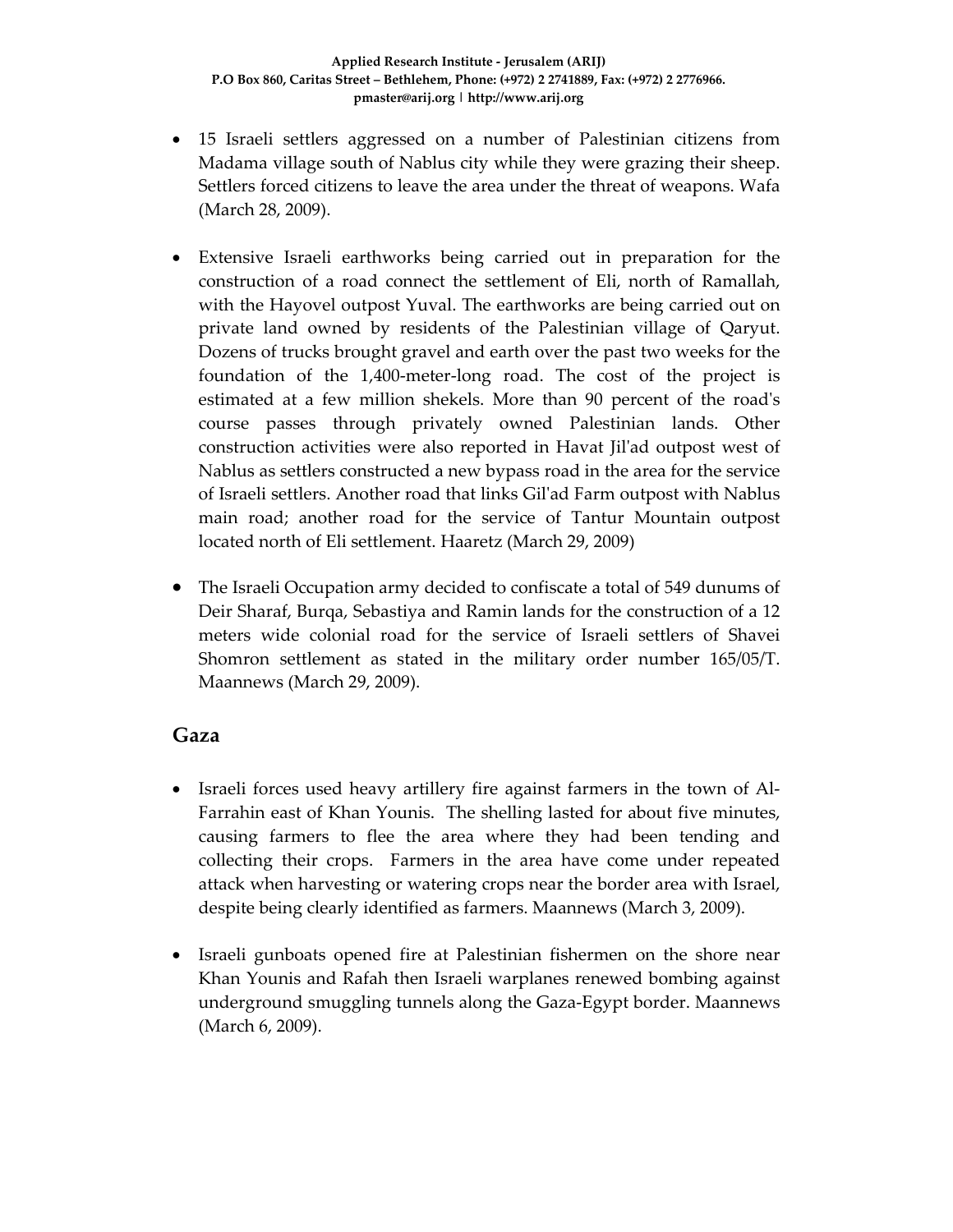- An Israeli warplane shelled on a barracks which is located in Yafa Street in At Tuffah neighborhood northeast of Gaza City which resulted in complete destruction of the barracks. Wafa (March 8, 2009).
- The Israeli Occupation Forces establishes a new military base in Al Farahin area east of Khan Younis city. The IOF placed an earth mound of 5 meters height at the place. PalPress (March 18, 2009).
- Israeli ships opened fire at houses in the Al-Mawassi coastal area in western Khan Younis. No injuries were reported. Meanwhile, explosions were heard in the Al-Farahin area in the east of the city, when an Israeli unit attempted to invade the area. Maannews (March 24, 2009).

#### **Others**

• An examination of the data available on the Israeli government Website (http://www.govmap.gov.il/) that contains maps and information from the Ministry of Housing, reveals that in plans for the West Bank at least 15,000 housing units have already been approved, and plans for an additional 58,000 housing units are yet to be approved.

|                    | <b>Detailed Plans</b> |             | <b>Master Plans</b> |              |
|--------------------|-----------------------|-------------|---------------------|--------------|
|                    |                       | In          | In                  | <b>Built</b> |
| Settlement         | Approved              | Preparation | Preparation         | Units        |
| Oranit             |                       | 400         |                     |              |
| Alfei Menashe      |                       | 1058        | 1000                | 100          |
| Elkana             |                       | 380         |                     |              |
| Efrat              | 1301                  |             | 2500                | 78           |
| Ariel              | 797                   | 3200        | 8000                | 486          |
| <b>Betar Illit</b> | 4723                  | 452         |                     | 2742         |
| Geva'              |                       |             |                     |              |
| Benyamin           |                       |             |                     |              |
| (Adam)             | 388                   | 1500        | 1380                | 388          |
| Giv'at Ze'ev       | 265                   | 654         | 4000                | $\Omega$     |
| Gush Etzion -      |                       |             |                     |              |
| <b>New</b>         |                       | 3500        | 13500               |              |
| East Jerusalem     | 3922                  | 1800        |                     | 3166         |
| Magen Dan          |                       | 146         |                     |              |
| Mattityahu         |                       | 1200        |                     | 80           |
| Ma'aale            | 1708                  | 5700        | 4000                | 1564         |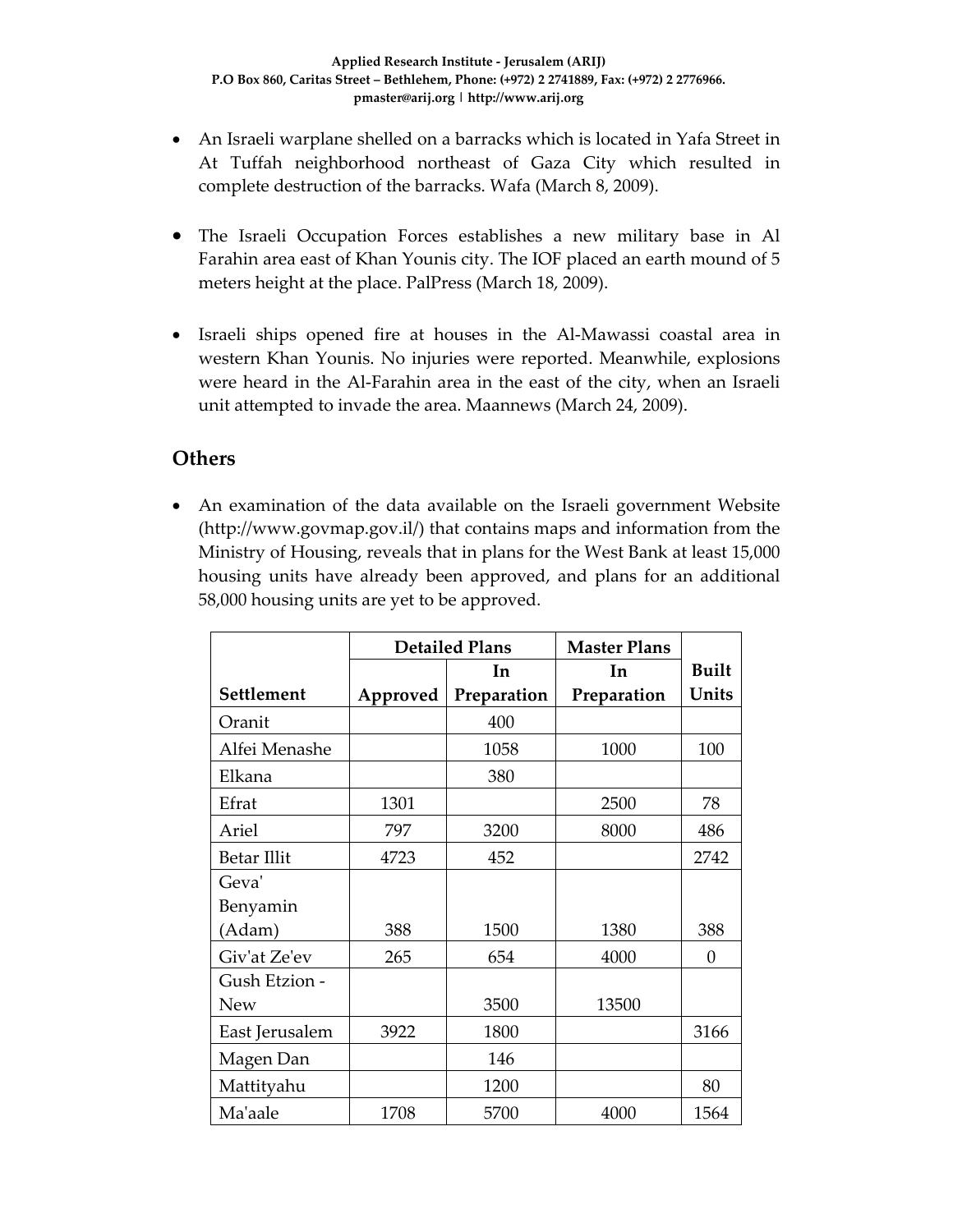#### **Applied Research Institute ‐ Jerusalem (ARIJ) P.O Box 860, Caritas Street – Bethlehem, Phone: (+972) 2 2741889, Fax: (+972) 2 2776966. pmaster@arij.org | http://www.arij.org**

| Adumim        |       |       |       |      |
|---------------|-------|-------|-------|------|
| Immanuel      | 1459  |       |       | 100  |
| Kiryat Arba'  | 156   | 500   | 2000  |      |
| Karnei        |       |       |       |      |
| Shomron       | 341   | 1276  |       | 150  |
| Sha'are Tekva |       | nn    |       |      |
| Revava - New  | 96    |       |       | 96   |
| Total         | 15156 | 21766 | 35380 | 8950 |

Source: PEACENOW (March 1, 2009)

- The UK's Foreign Ministry has ended negotiations to lease a floor in Tel Aviv's Kirya Tower due to the owner, Africa Israel's, role in the construction of illegal settlements in the West Bank. Maannews (March 4, 2009).
- The Yesh Din Volunteers for Human Rights group petitioned the Israeli High Court of Justice seeking both an interim order and an injunction against the operation of 10 Israeli‐controlled quarries in West Bank. The petition included that mining natural resources located on occupied territory and transferring them to for use of an occupying state, was de facto plundering and therefore in breach of international law. YNETNEWS March 10, 2009).
- The Israeli bulldozers belonging to Israeli Land Administration demolished two houses owned by Hammad and Salamah Abu ʹAsa and uprooted 100 Olive trees in Beir Al Hamamvillage in An Naqab city inside Israel. PNN (March 12, 2009).
- Avigdor Liberman, the right-leaning party Israeli Beiteinu would ask the Government to continue building in Maʹale Adumim settlement and work on the Meveseret Adumim neighborhood which is located in the E1 plan area. Al Quds (March 14, 2009).
- The Israeli Cabinet endorsed NIS 32 Million to encourage immigration to Israel from the republics of the former Soviet Union. Maannews (March 16, 2009).
- Israeli Minister of the Interior Avi Dichter issued an order to cancel the Al-Quds Capital of Arab Culture events planned for the Israeli city of Nazareth, and ordered all other events planned in commemoration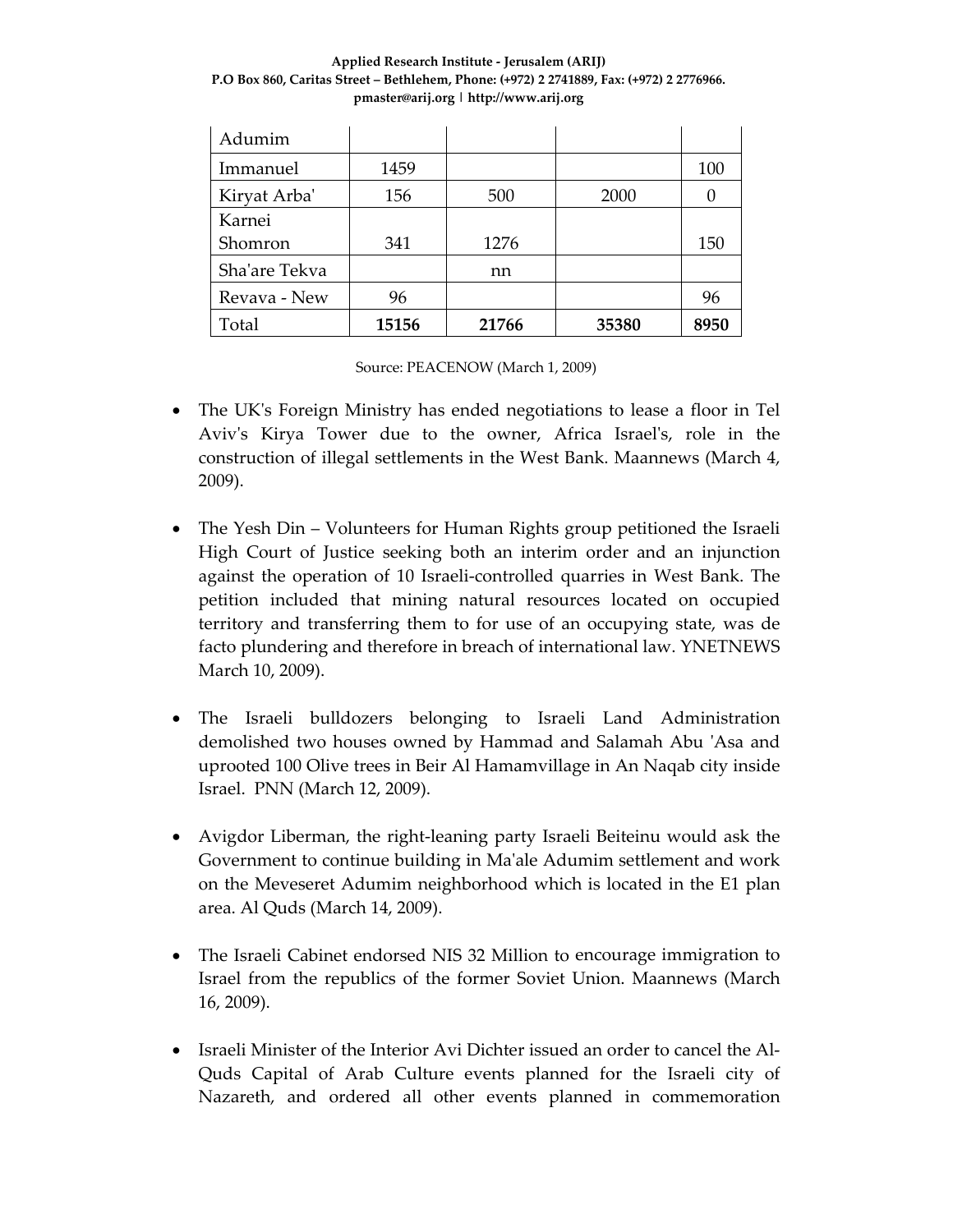throughout Israel. The order came only hours after the announcement that events in Jerusalem would be quashed because they we being run by the Palestinian Authority (PA), which Israel banned from operating in Jerusalem in 2000. Maannews (March 20, 2009).

- Nearly one‐third of the proposed separation barrier in the Jerusalem area remains unfinished, mainly because of financial and legal problems, State Comptroller and Ombudsman Micha Lindenstrauss has reported. Three of the planned checkpoints around Jerusalem have not been built yet. The barrier has been completed in most of the north and the south, but its eastern flank remains wide open between Gush Etzion and the southern Hevron Hills, less than 10 miles north of the Arad‐Beʹer Sheva highway. Budgetary restrictions and fierce opposition from environmentalists are the major obstacles to closing the eastern flank, which is home to animals who would be threatened with extinction by a barrier. The Judean Desert also includes cliffs and unique nature sites that would be severely damaged by an extension of the fence. Israelinationanews (March 24, 2009).
- In 2008 the Norwegian Government Pension Fund invested 5.5 million NOK (860,000 US dollars) of tax money in the Africa-Israel investment company, which has been linked to the Israeli settlement industry. The company has built and continues to build illegal settlements in the occupied West Bank through its subsidiary construction firm Danya Cebus. Among the illegal settlements are Har Homa in Bethlehem and Ma'aleh Adumim near East Jerusalem. The company also controls the real estate company Anglo Saxon that offers houses and apartments for rent and sale in illegal Israeli settlements. The Norwegian State Pension Fund also invested in the House and Construction Group, which is involved in building the separation wall, according to a statement from the Joint Advocacy Initiative. Maannews (March 27, 2009).
- At least 40 Arab Israel Railways workers received pink slips , effective the beginning of April. They are losing their jobs after Israel Railways changed its employment terms, and said it would employ only army veterans in the positions these workers held. The workers serve as lookouts at level crossings, to prevent collisions between trains and vehicles. Haaretz (March 29, 2009).